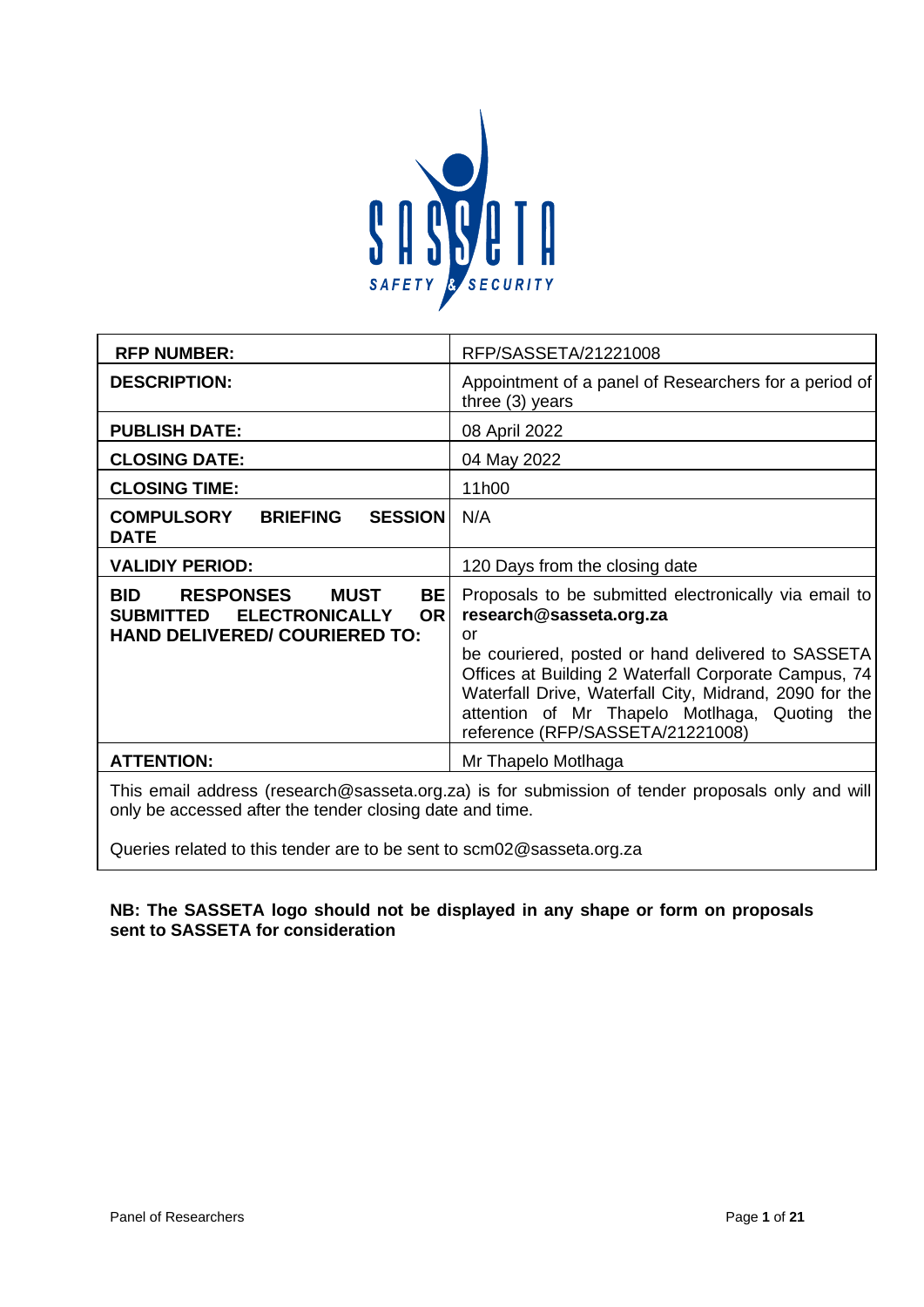### **DOCUMENTS IN THIS BID DOCUMENT PACK**

Bidders are to ensure that they have received all pages of this document, which consist of the following documents:

### **SECTION A**

- 1. RFP Submission Conditions and Instructions
- 2. Terms of Reference
- 3. Selection Process

### **SECTION B**

- 1. Special Conditions of Bid and Contract
- 2. Invitation to Quote (SBD 1)
- 3. Pricing Schedule (SBD 3.3) Team leader information
- 4. Declaration of Interest (SBD 4)
- 5. Submission Checklist
- 6. General Conditions of Contract (Annexure A)
- 7. Map to SASSETA offices (Annexure B)

**NB.: Bidders are required to return the SASSETA attached Standard Bidding (SBD) forms and not submit SBD forms from other entities.**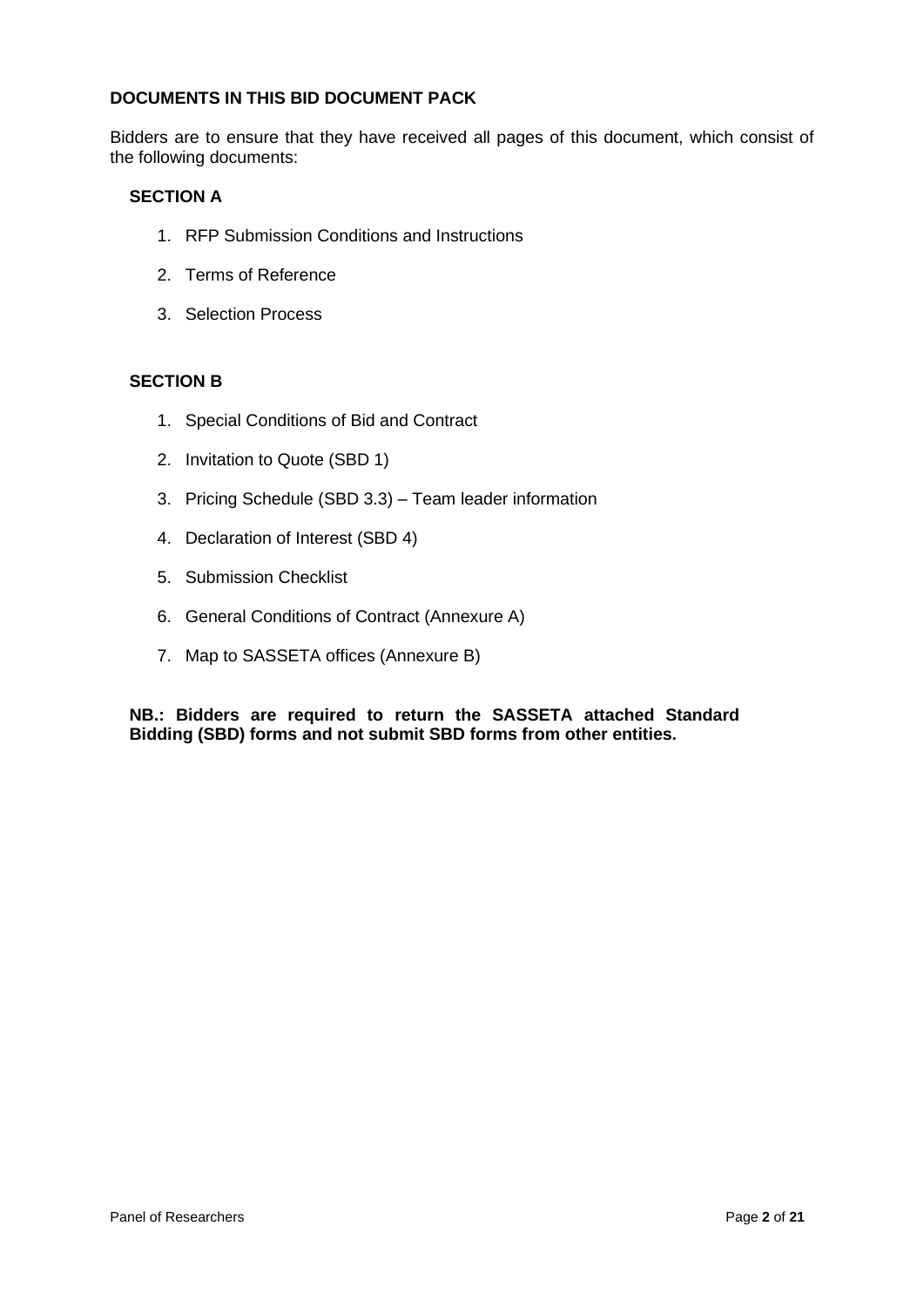### **1. RFP SUBMISSION CONDITIONS AND INSTRUCTIONS**

### **1.1 FRAUD AND CORRUPTION**

1.1.1 All service providers are to take note of the implications of contravening the prevention and Combating of Corrupt Activities Act, Act No 12 of 2004 and any other Act applicable.

### **1.2 COMPULSORY BRIEFING SESSION**

#### 1.2.1 **There will be no briefing session for this Request for Proposal.**

### **1.3 CLARIFICATIONS/QUERIES**

1.3.1 Any clarification required by a bidder regarding the meaning or interpretation of the Terms of Reference, or any other aspect concerning the bid, is to be requested in writing (e-mail) from **Mr Thapelo Motlhaga** at **[scm02@sasseta.org.za](mailto:scm03@sasseta.org.za)** by **Friday 22 April 2022.** The bid **number** should be mentioned in all correspondence. **Telephonic requests for clarification will not be accepted**.

### **1.4 SUBMITTING BIDS**

1.4.1 Proposals to be submitted electronically via email to: [research@sasseta.org.za.](mailto:onlinebackup@sasseta.org.za) **The maximum size to be 30 MB**.

#### **OR**

Hard-copy document to be couriered, posted or hand delivered to SASSETA Offices, Building 2, Waterfall Corporate Campus, 74 Waterfall Drive, Waterfall City, Midrand, 2090 for the attention of Mr Thapelo Motlhaga, Quoting the reference (RFP/SASSETA/21221008).

❖ Closing date and time: **Wednesday 04 May 2022 at 11h00**

#### **1.5 LATE BIDS**

- 1.5.1 Bids received late shall not be considered. A bid will be considered late if it arrived only one second after 11h00 or any time thereafter. Bids arriving late will not be considered under any circumstances. Bidders are therefore strongly advised to ensure that bids be sent allowing enough time for any unforeseen events that may delay the delivery of the bid.
- 1.5.2 The official Telkom time (dial 1026) will be used to verify the exact closing time (11h00), especially for Hard copies.

### **1.6 DIRECTIONS TO SASSETA OFFICE FOR DELIVERY OF HARDCCOPY BIDS**

1.6.1 Directions to SASSETA offices are attached as **Annexure B** to this document.

#### 1.6.2 **Bidders should allow time to access the premises due to security arrangements that need to be observed.**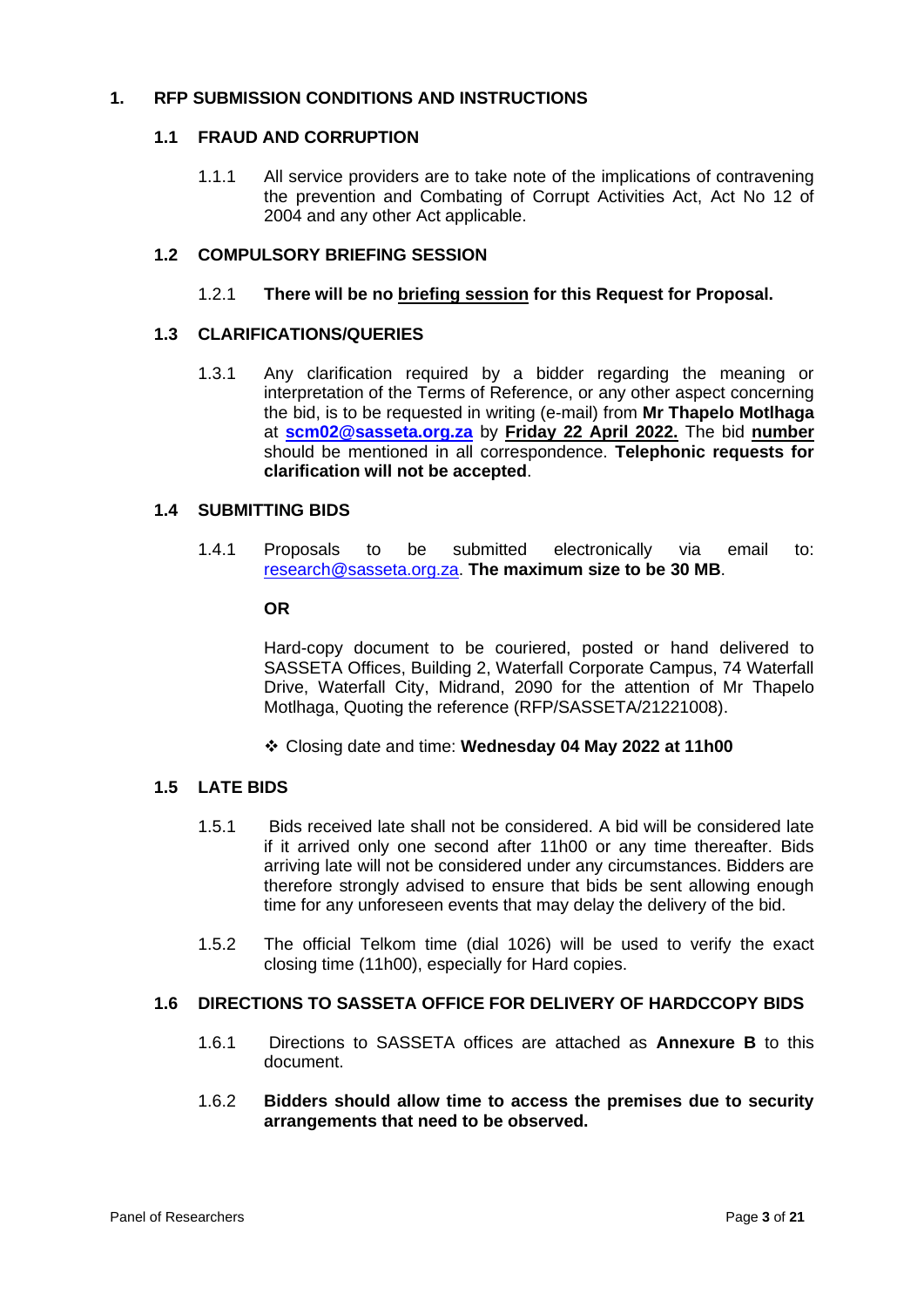### **1.7 FORMAT OF BIDS**

- 1.7.1 Bidders must complete all the necessary bid documents and undertakings required in this bid document. Bidders are advised that their bid should be concise, written in plain English and simply presented.
- 1.7.2 Bidders are to set out their bid in the following format:

#### **Part 1: Invitation to Bid (SBD 1)**

Bidders must complete and submit the Invitation to Bid document.

### **Part 2: Pricing (SBD 3.3)**

Bidders to complete SBD 3.3 by indicating the name of the team leader proposed for this assignment.

**NB.:** There will be no pricing requirements at this stage. Prices/quotations to be sought as and when research services are required.

**The value of this bid is estimated not to exceed R50 000 000 (all applicable taxes included), when research assignments are issued.**

#### **Part 3: Declaration of Interest (SBD 4)**

Each party to the bid must complete and submit the Declaration of Interest.

### **Part 4: General Conditions of Contract (Annexure A)**

Bidders **must** initial each page of the General Conditions of Contract and submit with their bid document.

#### **Part 5: Bidders National Treasury CSD registration report**

Bidders to submit their CSD report indicating the validity of the bidder's registration. Directors listed on SBD 4 to be the same as those listed on the CSD report.

#### **Part 6: Technical approach and Methodology**

Bidder to :

- i.demonstrate a comprehensive understanding and experience in terms of approaches of undertaking research studies and outline research/evaluation design and methodology to be applied and demonstrate knowledge and experience in:
- ii. utilising qualitative and quantitative research methods;
- iii. the application of different data analysis methods; and
- iv. the production of research reports, with feasible recommendations.

Describe, in detail, exactly how they propose to carry out the activities to achieve the outcomes identified in the terms of reference. Bidders are required to have the basic office equipment and the resource/s (which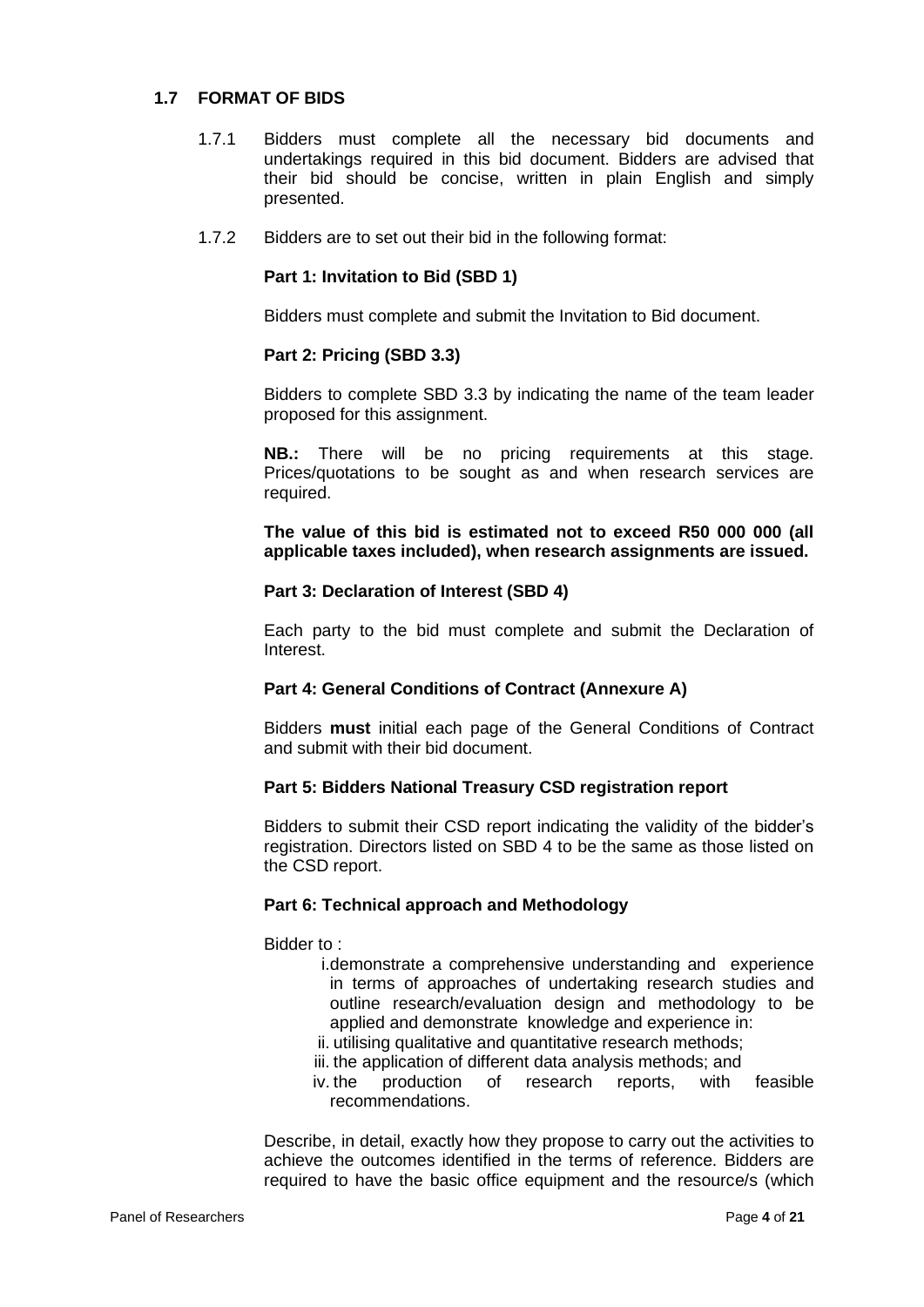must include, laptop, 3G connection, landline, own office with the basic office equipment) will be located within the region where the work will be done. They should identify any possible problems that might hinder delivery and indicate how they will avoid or overcome such problems.

Describe how the work will be managed. Provide an organisation chart clearly indicating:

- ❖ The lines of reporting and supervision within the bidder's team.
- ❖ The lines of reporting between the bidder and SASSETA.

Identify the position(s) involved in the direct delivery of the service to be provided and in the overall management of the work and name the people who will fill these positions.

Describe the tasks, duties or functions to be performed by staff in these positions.

Indicate the number of hours required to complete each task and the number of hours to be provided by each team member. The bidder must be able to work within strict timelines and have the capacity to do so.

Provide information on any additional value-added services for consideration by SASSETA, and which will form part of the overall proposed solution. Please note that the additional value ads must be priced separately in the space provided for in the pricing schedule.

Bidders are to present such information in a matrix. The following is provided merely as guidance. Bidders are free to elaborate as they see fit.

| Outcome/<br>output | <b>Activity</b> | Team<br>member(s)<br>involved<br>(name<br>and<br>position) | <b>Person</b><br>for<br>days<br>each team<br>member | <b>Total</b><br>person<br>days |
|--------------------|-----------------|------------------------------------------------------------|-----------------------------------------------------|--------------------------------|
|                    |                 |                                                            |                                                     |                                |
|                    |                 |                                                            |                                                     |                                |

Provide a work plan of activities. In addition to providing details of the estimated number of workdays for each activity, bidders are to supply a detailed timetable that identifies when certain activities will be undertaken and over what period they will be

spread. The timing of activities, the time needed to complete them, and the order in which they will be undertaken must be explained and justified.

Please note that part 5 should be no longer than 10 single sided A4 pages in Arial 11 (font size).

### **Part 7: Signed Reference letters**

The Bidding Company to attach a minimum of three (3) signed reference letters demonstrating experience in conducting research studies from different clients. Reference letters must be on a client's letterhead with contact details.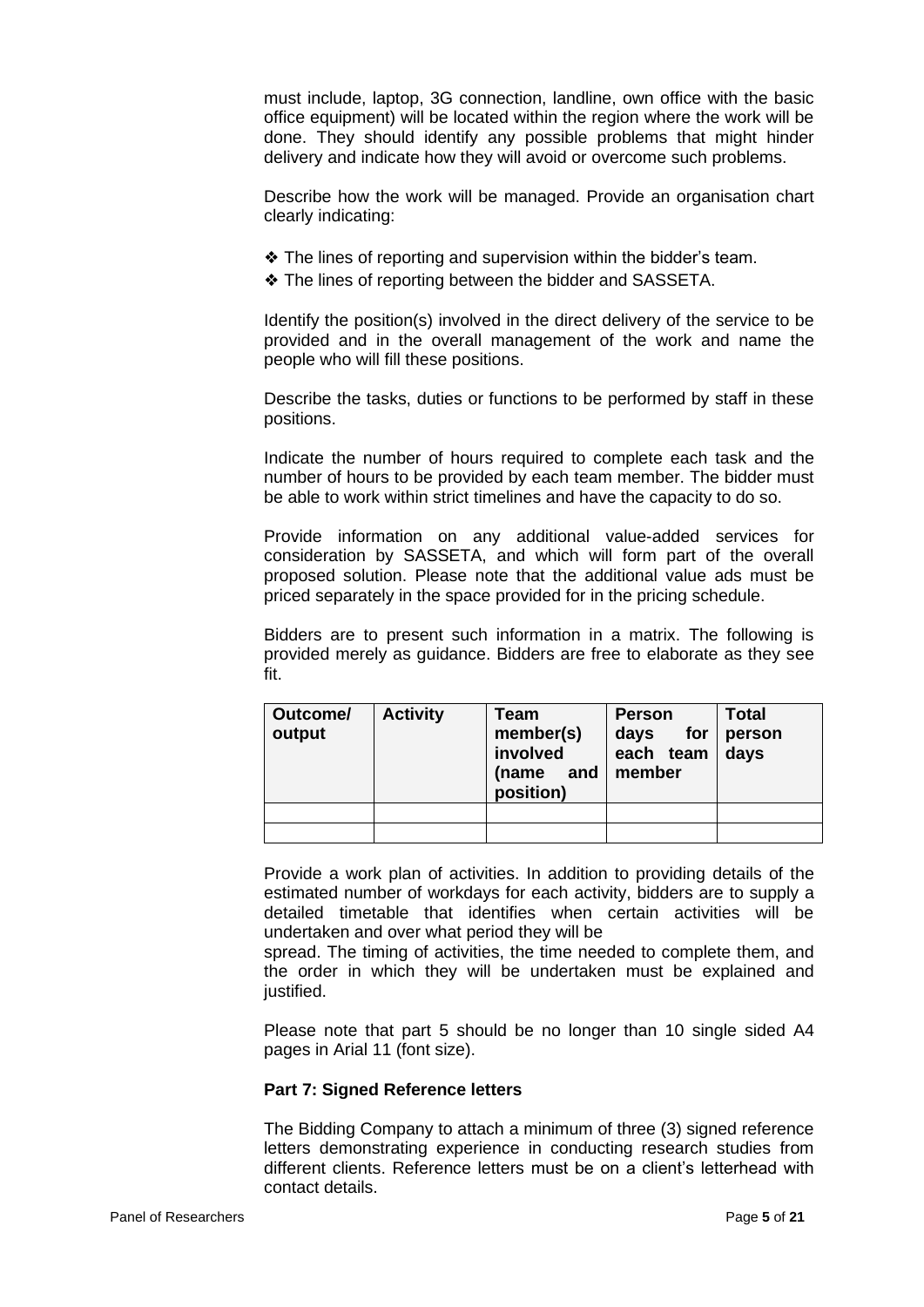#### **Part 8: Experience of the team leader**

The CV of the team leader should demonstrate a minimum of four (4) or more research outputs published on the DHET Accredited Journals. The bidder to attach these four or more research articles with the proposal for SASSETA's

# **Part 9: Qualifications of the team members**

The team leader should be in possession of atleast a master's degree in social sciences. International qualifications must be verified by SAQA and a copy of letters confirming verification.

### **NB: It is to be noted that the team leader proposed for this assignment cannot be replaced without prior approval by the SASSETA.**

### **1.8 NEGOTIATION**

- 1.8.1 SASSETA has the right to enter into negotiation with a prospective service provider regarding any terms and conditions, including price(s), of a proposed contract.
- 1.8.2 SASSETA shall not be obliged to accept the lowest of any quotation, offer or bid.
- 1.8.3 SASSETA issues this bid invitation in good faith; however, it reserves the right to:
	- ❖ Cancel or delay the selection process at any time, without explanation,
	- ❖ Not to select any of the respondents to this bid invitation, without explanation,
	- ❖ Exclude certain services, without explanation.
- 1.8.4 A contract will only be deemed to be concluded when reduced to writing in a contract form signed by the designated responsible person of both parties.

### **1.9 REASONS FOR REJECTION**

- 1.9.1 SASSETA shall reject a bid for the award of a contract if the recommended bidder has committed a proven corrupt or fraudulent act in competing for the particular contract.
- 1.9.2 SASSETA may disregard the bid of any bidder if that bidder, or any of its directors:
	- 1.9.2.1 have abused the Supply Chain Management systems of SASSETA.
	- 1.9.2.2 have committed proven fraud or any other improper conduct in relation to such systems.
	- 1.9.2.3 have failed to perform on any previous contract and the proof exists.
- 1.9.3 Such actions shall be communicated to the National Treasury.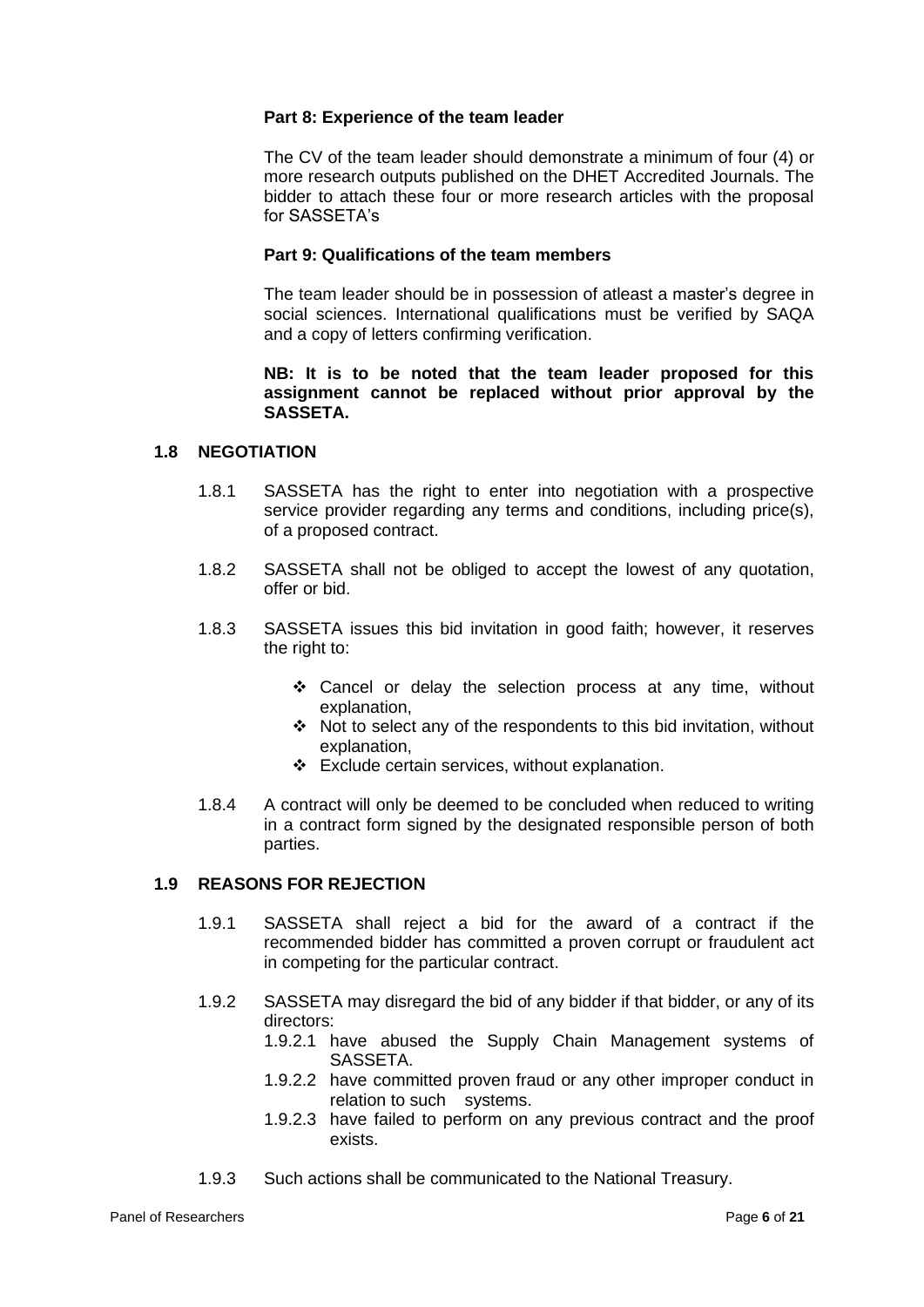### **2. TERMS OF REFERENCE**

### **2.1 INTRODUCTION AND BACKGROUND**

- 2.1.1 SASSETA was established on 1 July 2005. It is one of the twenty-one Sector Education and Training Authorities (SETAs) established in terms of the Skills Development Act (Act 97 of 1998) as amended. SASSETA is among the SETAs that were re-established in the "New SETA Landscape" by the Minister of Higher Education and Training from 01 April 2020 to 31 March 2030.
- 2.1.2 SASSETA is classified as a schedule 3A Public Entity in terms of the Public Finance Management Act, (Act 1 of 999, as amended). The SETA is accountable to the Board (Accounting authority) and the Department of Higher Education and Training (DHET) (Oversight authority).

### **2.2 SASSETA's Strategic Plan**

- 2.2.1 SASSETA's Strategic Plan (2021/22 2024/25) refers to the eight (8) outcomes of the National Skills Development Plan (NSDP) that the SETA should respond to namely:
	- 2.2.1.1 Outcome 1: Identify and increase production of occupations in high demand,
	- 2.2.1.2 Outcome 2: Linking education and the workplace,
	- 2.2.1.3 Outcome 3: Improving the level of skills in the South African workforce,
	- 2.2.1.4 Outcome 4: Increase access to occupationally directed programmes,
	- 2.2.1.5 Outcome 5: Support the growth of the public college institutional type as a key provider of skills required for socio-economic development;
	- 2.2.1.6 Outcome 6: Skills development support for entrepreneurship and cooperative development.
	- 2.2.1.7 Outcome 7: Encourage and support worker-initiated training; and
	- 2.2.1.8 Outcome 8: Support career development services.
- 2.2.2 In a partial response to outcome 2 of the NSDP (i.e., Identification of occupations in high demand), the Skills Planning and Research department compiled the Research Agenda for the SETA as indicated in 2.1.4 below.
- 2.2.3 On the other hand, SASSETA utilises WSP data to analyse skills gaps (top-up skills) and occupational shortages (scarce skills). The WSP data is complemented with other sources of demographic, economic and labour market data. The said analyses informs the development of the Sectoral Priority Occupations and interventions (PIVOTAL) list. The PIVOTAL list is utilised to confirm the key skills development programmes of SASSETA as captured in the Annual Performance Plan (APP) and the Service Level Agreement (SLA) with the DHET.
- 2.2.4 The main purpose of this exercise is to improve productivity at different workplaces in the safety and security sector. Therefore, at the centre of the skills planning mechanism is data, including WSP data as indicated above. Should data be inaccurate, it will contribute towards the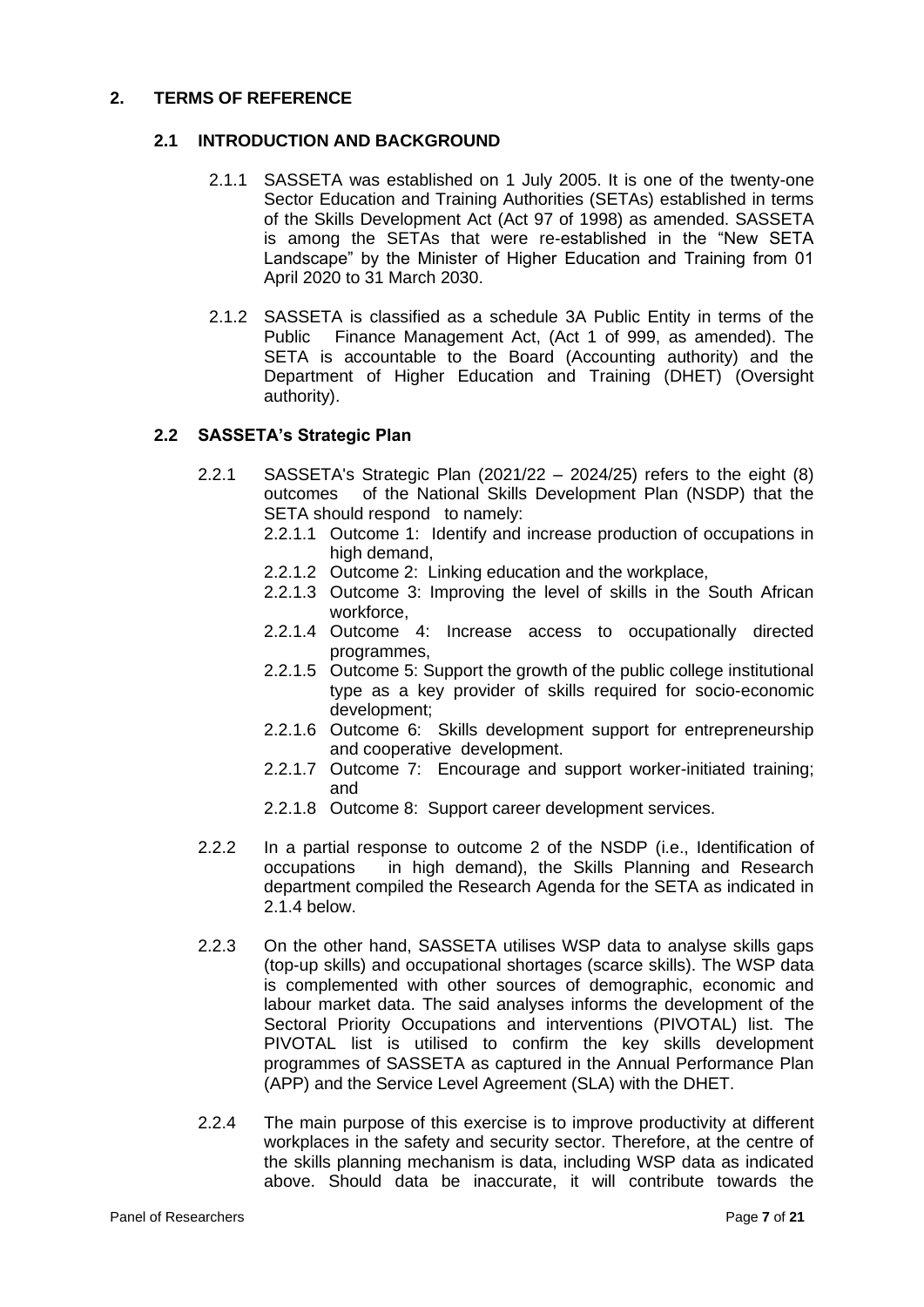misinformation of the process of identifying and prioritising skills gaps and scare skills in the sector.

# **2.3 SASSETA's Research Agenda**

- 2.3.1 The purpose of the Research Agenda is to support a sound skill planning in order to respond to the skills development needs of the Safety and Security Sector. The same document also sets out three (3) research priorities for the period 2021/22 – 2024/25 and these are:
	- 2.3.1.1 Updating the sub-sector and labour market research (2016/17- 2020/21),
	- 2.3.1.2 Professionalisation and transformation of the safety and security sector, and
	- 2.3.1.3 Intensify the execution of evaluation (Impact and tracer) studies on skills development interventions funded by the SETA.

### **2.4 Updating Sub-sector and labour market research**

2.4.1 This priority area is aimed at ensuring that sector needs are best catered for and to enable the SETA to address and align skills production for the sector. It builds on past knowledge of the subsector(s) reports which feeds into the annual update of the *Sector Skills Plan* (SSP), especially chapters on the Sector profile, Key skills issues as well as the Extent of skills mismatch to identify scare and critical skills for the sector.

#### **2.5 Professionalization and transformation of the sector**

2.5.1 This priority area seeks to contribute towards professionalization and transformation of the sector by providing knowledge or understanding to progressively implement skills development interventions that would contribute towards transformation and professionalization in the sector.

#### **2.6 Evaluation studies (including tracer, and impact assessment studies)**

- 2.6.1 This priority area focuses on studies that seek to reflect on and selfcritique the efficacy and effectiveness, as well as the impact of skills development interventions implemented in advancing the mandate of the SETA, particularly in terms of professionalising and transforming the sector.
- 2.6.2 In essence, the SASSETA's Research Agenda has been developed to support and advance the SETA's sector skills plan (SSP) as well as to further inform sub-sector's constituencies about the SETA's research focus areas and priorities for the duration of the Research Agenda from 2021 to 2025.
- 2.6.3 Moreover, the White Paper for Post-School Education and Training notes that research should be at the centre of building a focussed and responsive post-schooling system. It also asserts that partnership with higher education institutions (HEI) and industry need to be established to support research on industry needs and skills planning. It is envisaged that the subsector research studies will support **skills priority actions**  as identified in the SSP namely:
- 2.6.4 Strengthening partnership with sector training institutions and academies,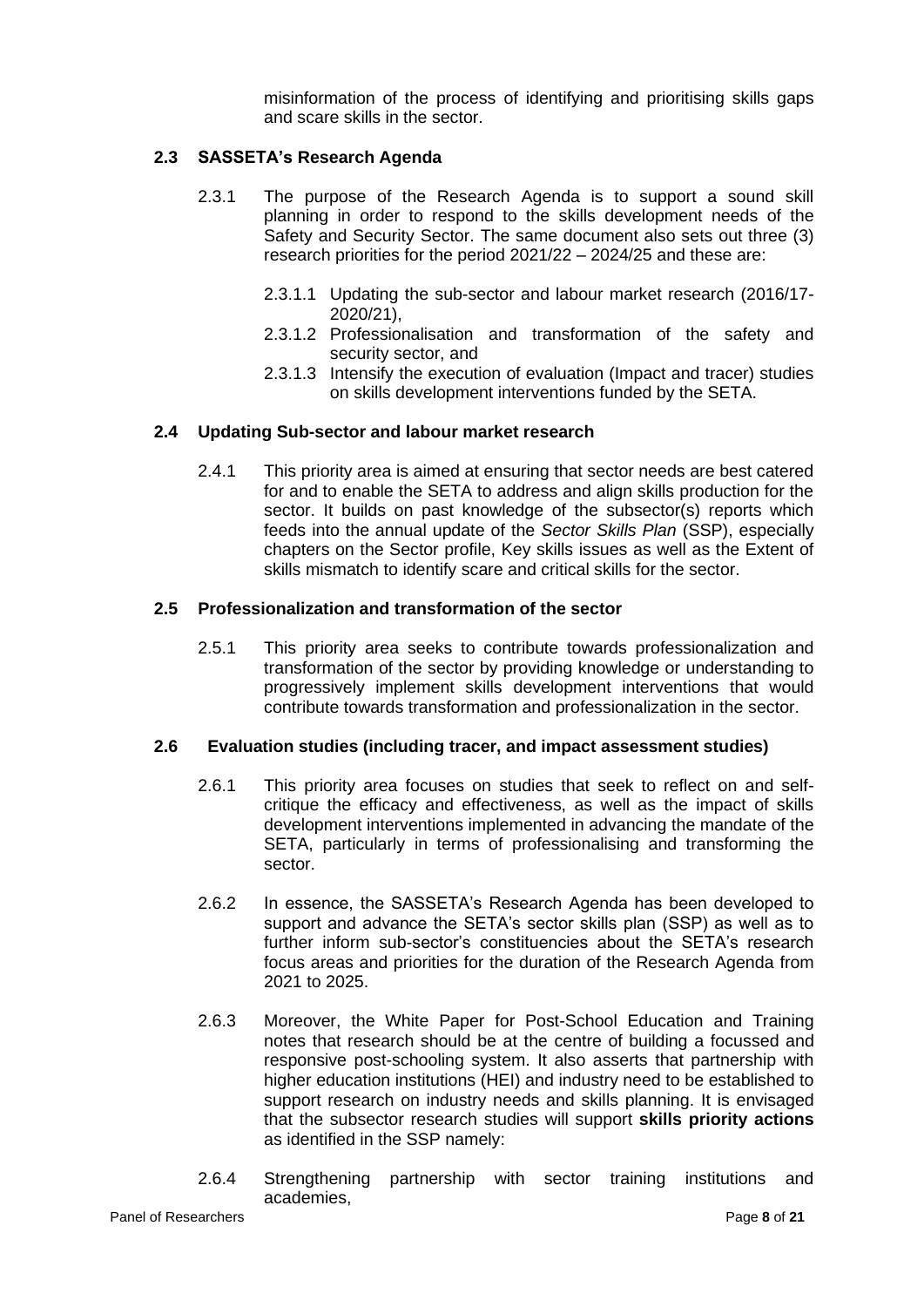- 2.6.5 Advance transformation and professionalization of the sector,
- 2.6.6 Support information communication and technology (ICT) skills (including, but not limited to, the implications of industry 4.0 in the safety and security sector),
- 2.6.7 Improving technical and specialised skills, and
- 2.6.8 Contribute towards building an active citizenry.

#### **2.7 PURPOSE**

2.7.1 SASSETA requires the services of suitable and experienced Panel of researchers from academia, research institutes and research consultancies to conduct various assignments as indicated in paragraph 2.8 (i.e., Scope of work) below.

### **2.8 SCOPE OF WORK**

- 2.8.1 Successful bidders will:
	- 2.8.1.1 Conduct qualitative and quantitative research to inform<br>SASSETA Sector Skills Plan (SSP) as and when called Skills Plan (SSP) as and when called upon to do so;
	- 2.8.1.2 Implement impact and tracer studies to determine the impact of SASSETA skills development interventions; and
	- 2.8.1.3 Deliver labour market intelligence relating to the Safety and Security Sector.

### **2.9 REQUIRED DELIVERABLES**

- 2.9.1 The required deliverables will include:
	- 2.9.1.1 Inception report(s).
	- 2.9.1.2 Data collection instruments and the data sets; and
	- 2.9.1.3 Draft reports,
	- 2.9.1.4 Final reports
	- 2.9.1.5 Power-Point presentations, and

#### 2.9.2 **Inception reports**

- 2.9.2.1 Inception reports will provide details about:
	- 2.9.2.1.1 The research methodology to be utilised, including the main research methods, the sampling framework, proposed sources of data, procedures for data collection and analysis, and a draft (but detailed) table of contents; and
	- 2.9.2.1.2 The proposed research tools will be discussed with and approved by the Research unit of SASSETA before data collection commences.

#### 2.9.3 **Data collection instruments and the data sets**

2.9.3.1 An electronic copy of all data collection instruments, and the sector-specific data set will be submitted to SASSETA Research unit.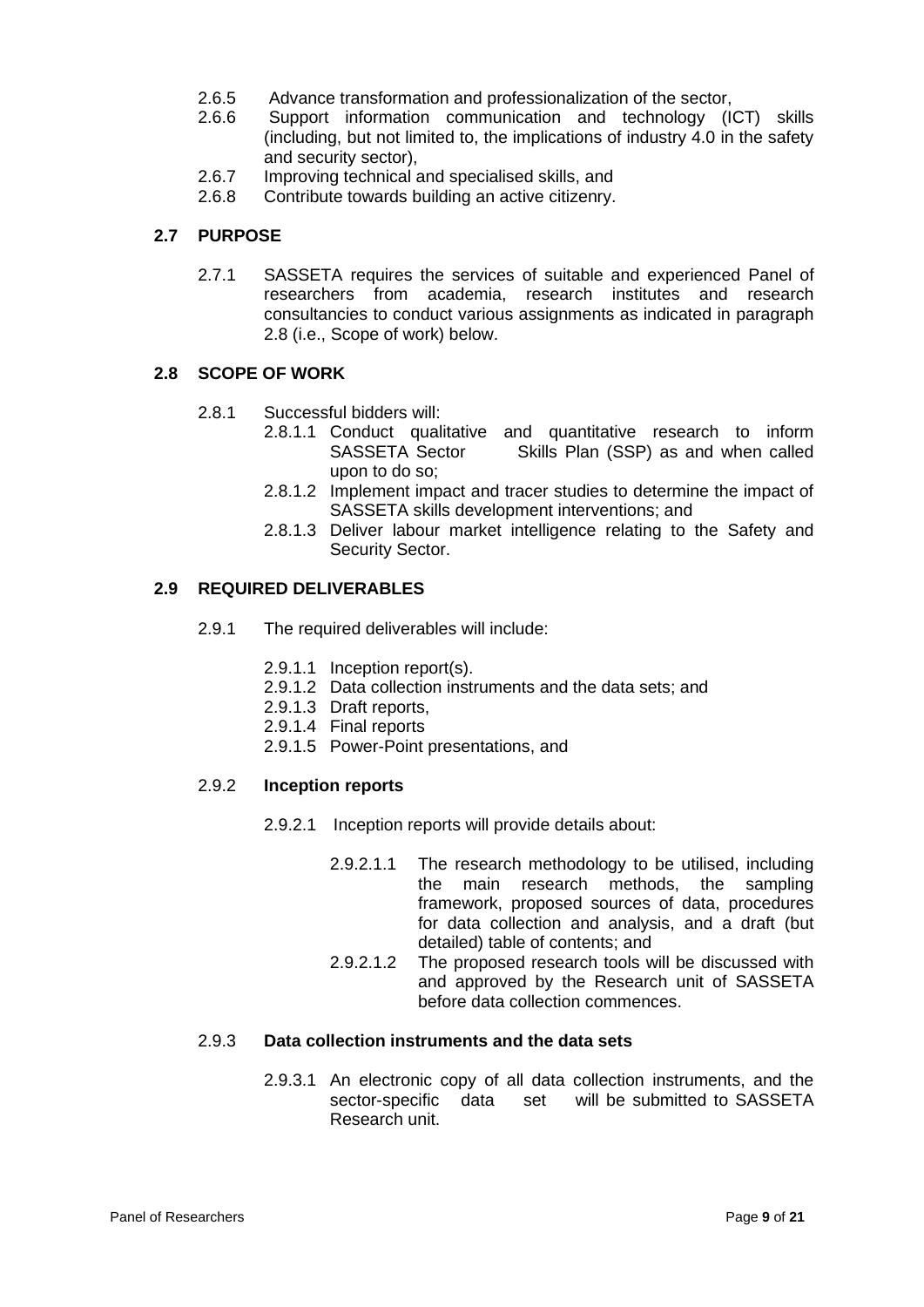### 2.9.4 **Draft reports**

2.9.4.1 The service provider to submit a draft report for SASSETA's review, and to incorporate suggestions and recommendations from SASSETA. Moreover, more rounds of revisions may be required before final versions of final report can be produced.

### 2.9.5 **Final reports**

2.9.5.1 Final approved reports will be submitted as follows: 2.9.5.1.1 One (1) electronic copy in PDF; and 2.9.5.1.2 Ms Word formats.

### 2.9.6 **Power-Point presentations**

2.9.6.1 Final presentations of the overall findings and recommendations will be made to SASSETA's management for validation.

### **2.10 SKILLS AND EXPERIENCE OF THE BIDDING COMPANY WITH THE TEAM MEMBERS PROPOSED FOR THE ASSIGNMENT**

#### 2.10.1 **Research methodology and report writing**

- 2.10.1.1 The bidders are expected to demonstrate a comprehensive understanding and experience in terms of approaches of undertaking research studies and outline research/evaluation design and methodology to be applied and demonstrate knowledge and experience in:
	- 2.10.1.1.1 utilising qualitative and quantitative research methods;
		- a) the application of different data analysis methods; and
		- b) the production of research reports, with feasible recommendations.

#### 2.10.2 **The bidding company's experience**

2.10.2.1 The Bidding Company to attach a minimum of three (3) signed reference letters demonstrating experience in conducting research studies from different clients and must be on a client's letterhead with contact details**.**

### 2.10.3 **Team Leader's qualification and experience**

- 2.10.3.1 The team leader should be in possession of the following qualifications and demonstrate the following experience:
	- 2.10.3.1.1 A minimum of a master's degree in social sciences. International qualifications must be verified by SAQA and a copy of letters confirming verification.
	- 2.10.3.1.2 A minimum of four (4) or more research outputs published on the DHET Accredited Journals. The bidder to attach these four or more research articles with the proposal for SASSETA's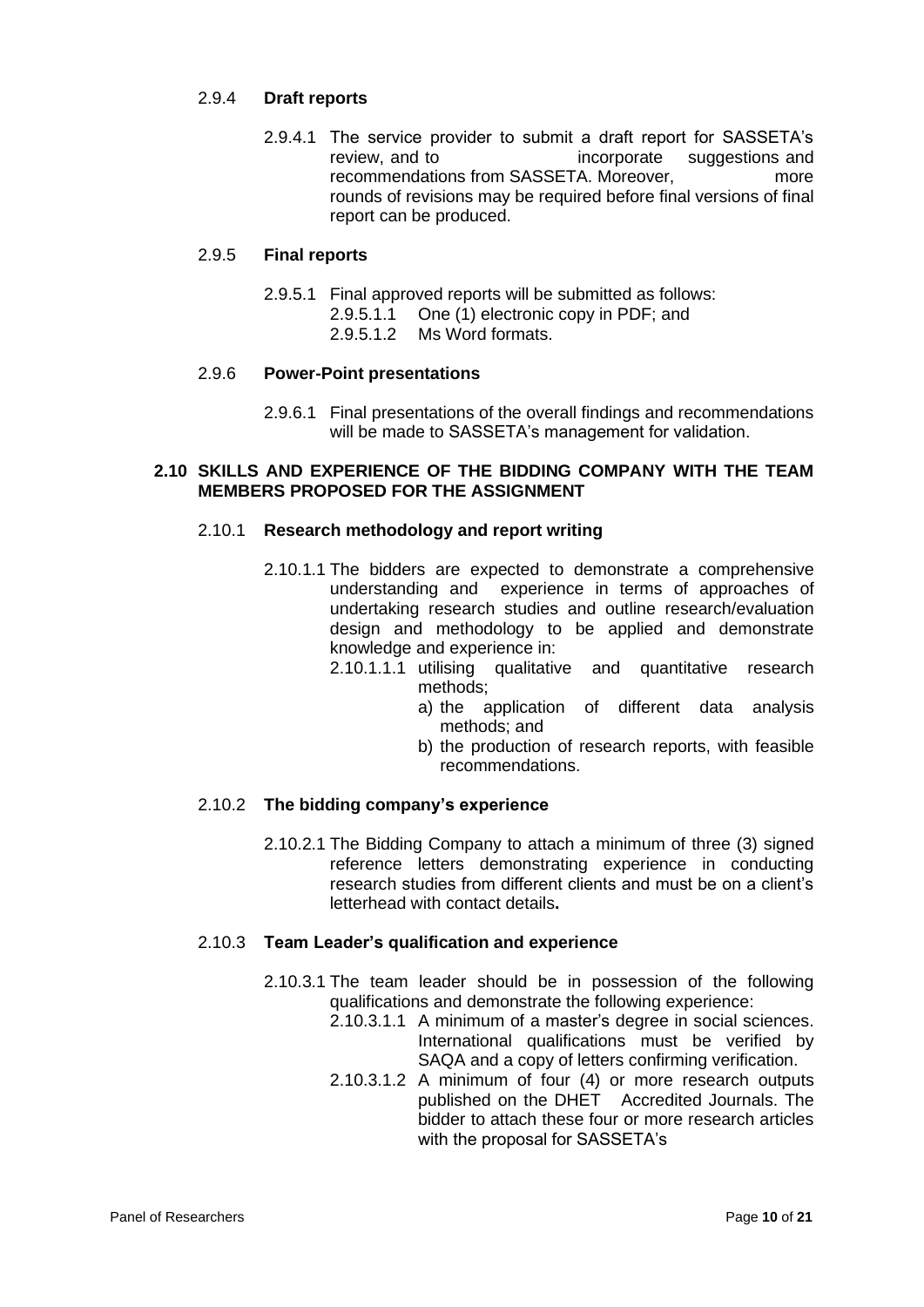### **2.11 TIMEFRAMES FOR DELIVERY OF THE WORK**

- 2.11.1 The successful Panel of service providers will be appointed for a period of three (3) years from date of appointment.
- 2.11.2 Work allocation on this panel will be procured on an ad-hoc basis and price quotations will be sought before appointment. Project timeframes will be dependent on the scope and the nature of the assignment as determined by SASSETA from time to time.

# **2.12 PRICING**

2.12.1 For appointment on this panel, there will be no pricing required at this stage. Pricing will be sought on an ad-hoc basis as and when work is available. Bidders will be required to provide an all-inclusive cost of each assignment as per the pricing structure.

### **2.13 ACCOUNTABILITY AND REPORTING**

2.13.1 The service provider will report directly to the Skills Planning, Research, monitoring, evaluation and reporting Department of SASSETA for the duration of the assignment.

### **2.14 INTELLECTUAL PROPERTY**

2.14.1 The service provider will be contracting with SASSETA. All products and data of this project, in whatever format raw or analysed, will be the confidential information for utilisation by SASSETA. All information and documents, received from SASSETA or stakeholders, is to be kept confidential and may not be used or distributed in any format without the written approval of SASSETA. To this end, the service provider will be required to sign a confidentiality agreement within the Contract.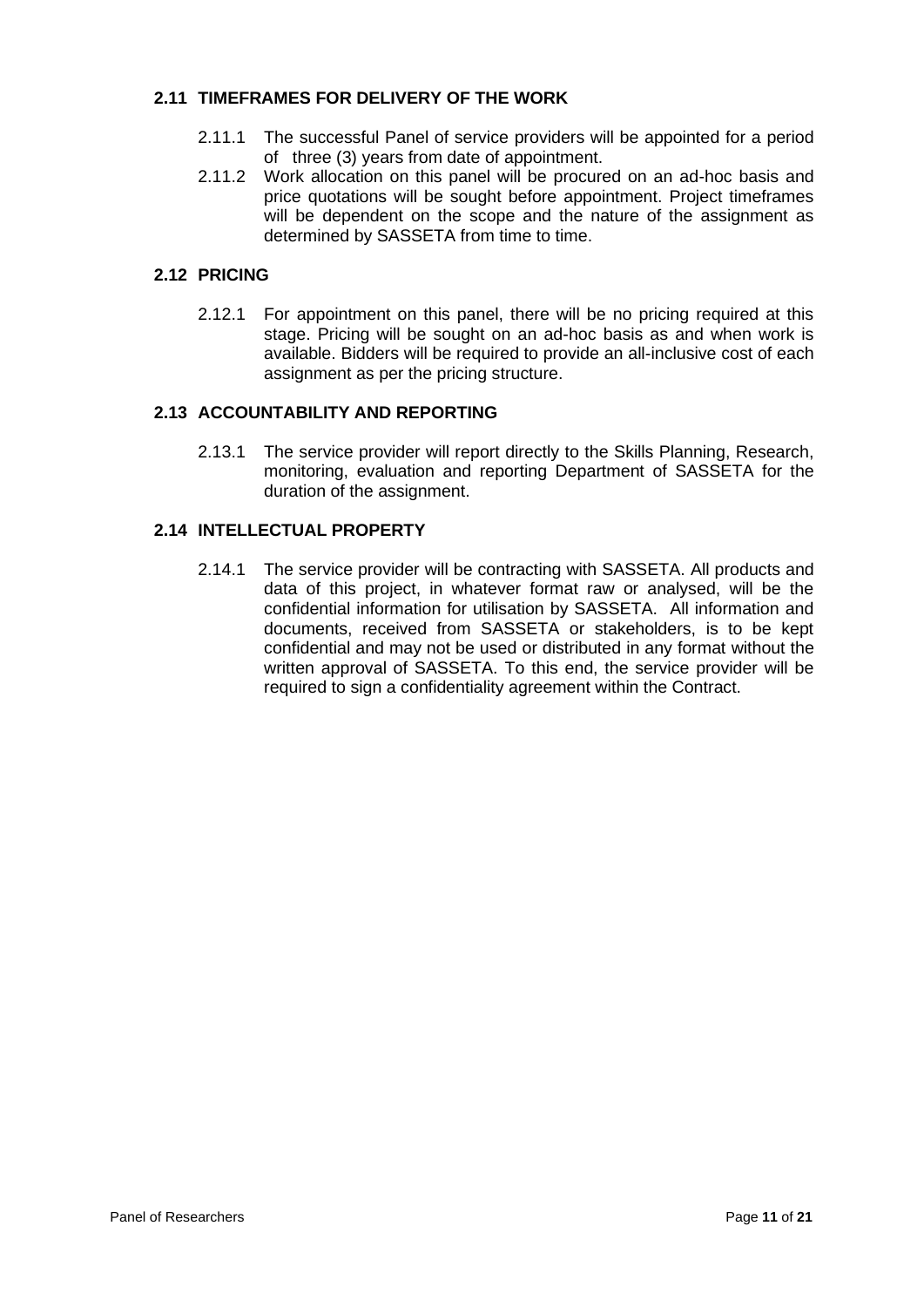# **3. PROPOSED SELECTION CRITERIA**

### **3.1 Compliance with minimum requirements**

3.1.1 All bids duly lodged will be examined to determine compliance with bidding requirements and conditions. Bids who have not adhered or deviated to the requirements/conditions, will be eliminated from further evaluation.

### 3.1.2 **Conditions for selection/short listing**

3.1.2.1 All submissions will be evaluated as follows:

### **3.1.2.1.1 Phase 1 – Service Providers to:**

- Submit their proposal by the closing date and time. **Proposals submitted after the closing date and time will be disqualified from further evaluation.**
- Register the hardcopy proposals in the tender register at SASSETA reception. **Hardcopy Proposals not recorded on the tender submission register at SASSETA reception will be disqualified from further evaluation.**
- Complete and submit all Standard Bidding Documents (SBD) forms mentioned above on page 2 of this document, namely: SBD1, SBD3.3, SBD4.
- Be registered on the National Treasury Central Supplier Database (CSD) by the closing date and time of this request for quotation. Bidders are to provide SASSETA with a copy of their CSD registration report downloaded from the National Treasury CSD Website.
- Initial each page of the General Condition of Contract (Annexure A) and submit with the proposal

### **3.2 THE PROPOSED SELECTION CRITERIA**

#### 3.2.1 **Functionality Evaluation**

- 3.2.1.1 All proposals will be evaluated on the criteria provided in the table below. The proposals from all bidders will be rated on a scale of 0 to 2 as follows:
	- 0: Required documents(s)/item(s) not submitted/ Unacceptable/ Does not meet set criteria.
	- 1: Satisfactory. Should be adequate for the stated element.
	- 2: Exceptional mastery of the requirement. Should ensure extremely effective performance.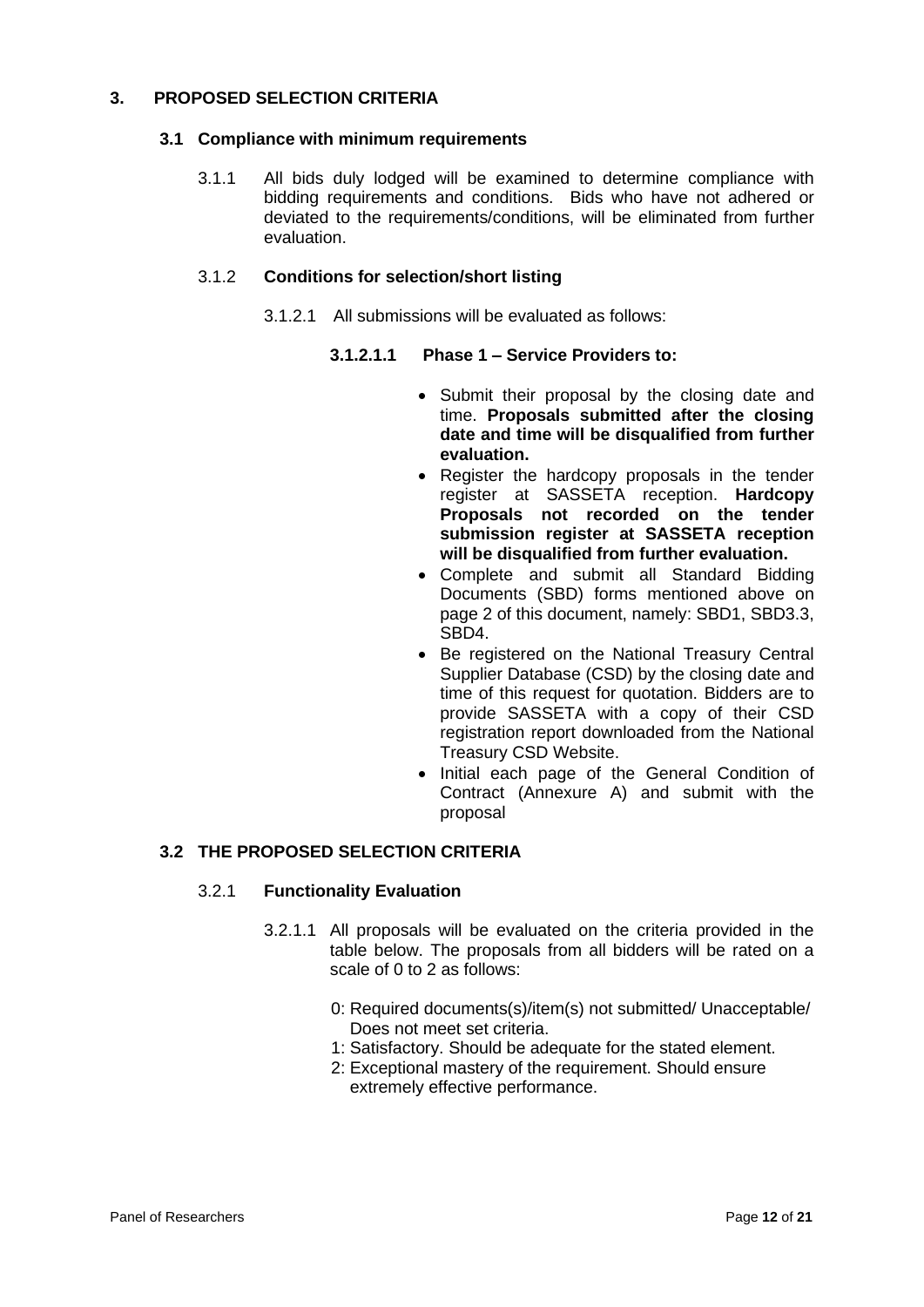# **3.2.1.1.1 Functionality Table**

The functionality table addresses the proposed technical approach and research methodology, as well as the suitability of the project team

| <b>ELEMENT</b>                                                                                                                                                                                                                                                                                                                                                                                                                                   |                                                 | <b>FUNCTIONALITY EVALUATION</b>                                                                                                                                                                                                                                                                                                                                                                                                                                                                                                                                                                                                                                                                                                                                             | <b>FUNCTIONALITY</b><br><b>WEIGHT</b> | <b>TOTAL</b><br><b>SCORE</b> |
|--------------------------------------------------------------------------------------------------------------------------------------------------------------------------------------------------------------------------------------------------------------------------------------------------------------------------------------------------------------------------------------------------------------------------------------------------|-------------------------------------------------|-----------------------------------------------------------------------------------------------------------------------------------------------------------------------------------------------------------------------------------------------------------------------------------------------------------------------------------------------------------------------------------------------------------------------------------------------------------------------------------------------------------------------------------------------------------------------------------------------------------------------------------------------------------------------------------------------------------------------------------------------------------------------------|---------------------------------------|------------------------------|
| Proposed technical approach<br>evaluation<br>research<br>and<br>$\prime$<br>methodology of the bidder                                                                                                                                                                                                                                                                                                                                            | Rating<br>out of<br>$\mathbf{2}$                | <b>Evaluation criteria</b>                                                                                                                                                                                                                                                                                                                                                                                                                                                                                                                                                                                                                                                                                                                                                  | 40%                                   |                              |
| Bidding Company to demonstrate<br>comprehensive understanding and                                                                                                                                                                                                                                                                                                                                                                                | be applied                                      | Bidding Company to outline research/evaluation design and methodology to                                                                                                                                                                                                                                                                                                                                                                                                                                                                                                                                                                                                                                                                                                    |                                       |                              |
| experience in terms of approaches<br>of undertaking research studies<br>and outline research/ evaluation<br>design and methodology to be<br>and<br>demonstrate<br>applied<br>knowledge and experience in:<br>• utilising<br>qualitative<br>and<br>quantitative research methods;<br>• the application of different data<br>analysis methods; and<br>• the production of research<br>with<br>feasible<br>reports,<br>recommendations. (30 Points) | $\mathbf 0$<br>$\overline{1}$<br>$\overline{2}$ | Research / evaluation methodology and report writing details NOT<br>included/ Short research / evaluation methodology and report writing<br>details that does not relate to the full scope of work.<br>Research / evaluation methodology and report writing details that<br>includes:<br>Detailed Research/evaluation designs and methodologies<br>Detailed research/evaluation data analysis techniques/methods<br>Detailed Research/evaluation designs and methodologies<br>$\bullet$<br>Detailed research/evaluation data analysis techniques/methods<br>Preliminary literature review<br><b>Deliverables</b><br>$\bullet$<br>Project plan which indicates activities and timeframes that adhere<br>to the terms of reference, and<br>Detailed risk and mitigation plan. | 30%                                   |                              |
| Reference letters for the work done previously.<br>The Bidding Company to attach a                                                                                                                                                                                                                                                                                                                                                               |                                                 |                                                                                                                                                                                                                                                                                                                                                                                                                                                                                                                                                                                                                                                                                                                                                                             |                                       |                              |
| minimum of three (3) signed<br>letters demonstrating<br>reference                                                                                                                                                                                                                                                                                                                                                                                | 0<br>1                                          | The bidder has NOT attached or attached less than three (less 3)<br>reference letters.<br>The bidder has attached three (3) reference letters.                                                                                                                                                                                                                                                                                                                                                                                                                                                                                                                                                                                                                              |                                       |                              |
| experience in conducting research<br>studies from different clients and<br>must be on a client's letterhead<br>with contact details. (10 Points)                                                                                                                                                                                                                                                                                                 | $\overline{2}$                                  | The bidder has attached four (4) or more reference letters.                                                                                                                                                                                                                                                                                                                                                                                                                                                                                                                                                                                                                                                                                                                 | 10%                                   |                              |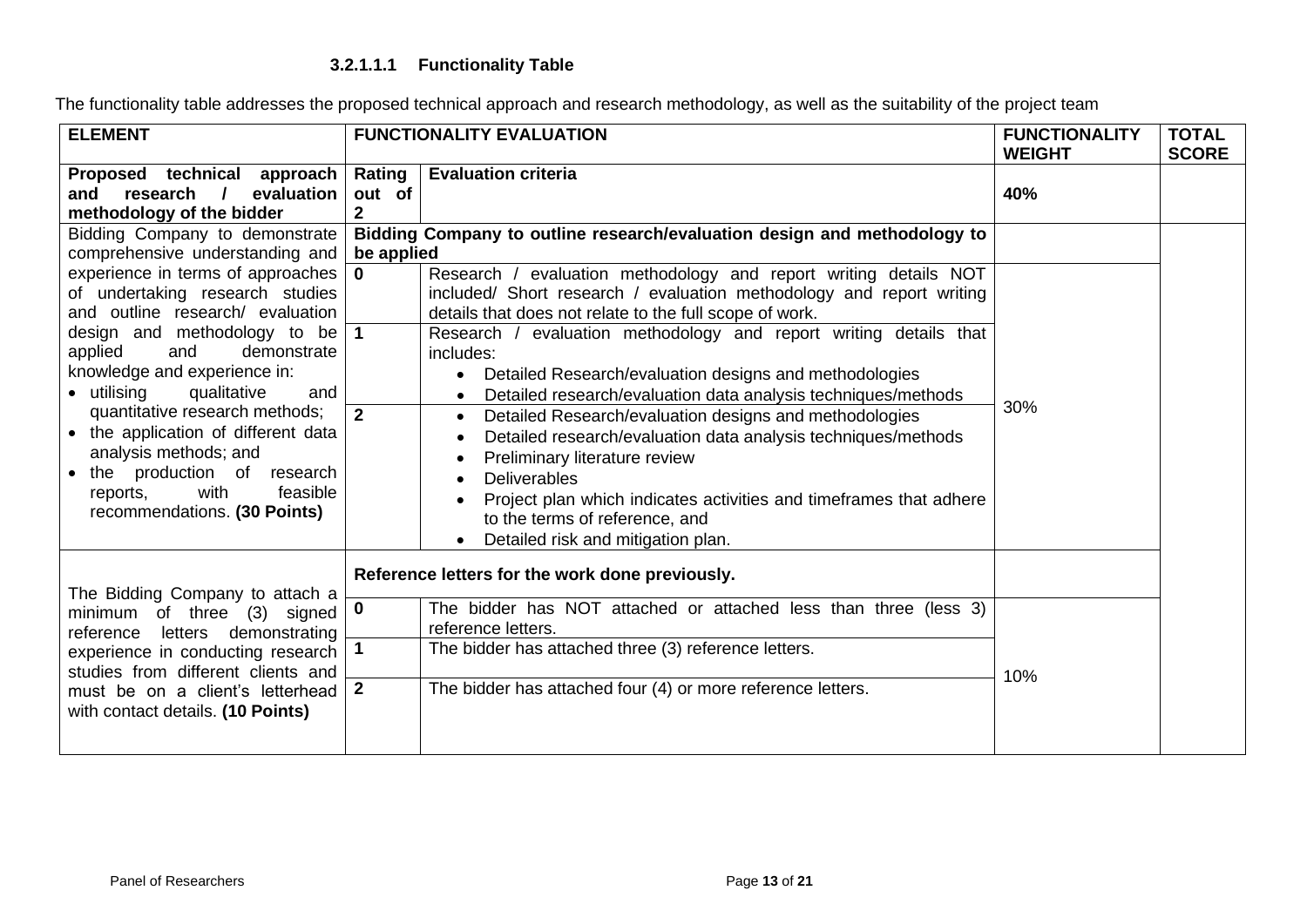| Suitability of the project team   Qualifications & Publications<br>leader                                                                                     |                                                                                                                                                                                                                                                                                                                                                                           | 60%  |
|---------------------------------------------------------------------------------------------------------------------------------------------------------------|---------------------------------------------------------------------------------------------------------------------------------------------------------------------------------------------------------------------------------------------------------------------------------------------------------------------------------------------------------------------------|------|
| The project team leader must be in $\vert \mathbf{0} \vert$<br>possession of a masters/Doctoral<br>degree in social sciences. (20<br>points)                  | Certified<br>copies of certificates or letter(s)<br>confirming<br>international<br>qualification(s) not attached.<br>Certified copy of a master's degree in social sciences or conformation of an<br>1<br>equivalent international qualification attached.<br>Certified copy of a PhD degree or higher in social sciences or conformation of $ 20\rangle$<br>$\mathbf{2}$ |      |
| NB: Copies of certificates must<br>be attached.<br>International qualifications must be<br>verified by SAQA and a copy of<br>letters confirming verification. | an equivalent international qualification attached                                                                                                                                                                                                                                                                                                                        |      |
| project team leader to<br>⊤he                                                                                                                                 | <b>Publications in DHET accredited Journals</b>                                                                                                                                                                                                                                                                                                                           |      |
| demonstrate a minimum of Four (4)<br>or more research outputs published<br>on the DHET Accredited Journals                                                    | The project team leader has completed less than three (less 4) published<br>$\mathbf{0}$<br>Articles in the Department of Higher Education and Training (DHET)<br>accredited Journals.                                                                                                                                                                                    |      |
| with the proposal for SASSETA's.<br>The bidder to attach these four or                                                                                        | The project team leader has completed Four (4) research published Articles in<br>the Department of Higher Education and Training (DHET) accredited Journals                                                                                                                                                                                                               | 40%  |
| more research articles. The Bidder<br>to record the reference number for<br>the published journal. (40 points)                                                | $\overline{2}$<br>The project team leader has completed Five (5) or more research published<br>Articles in the Department of Higher Education and Training (DHET)<br>accredited Journals                                                                                                                                                                                  |      |
| <b>Total</b>                                                                                                                                                  |                                                                                                                                                                                                                                                                                                                                                                           | 100% |

**NB: Bidders need to obtain a minimum of 80% for functionality for them to be evaluated further. If none of the bidders obtain 80% threshold, the threshold will be reduced to 70%. If none of the bidders meet the 70% functionality threshold, they will be eliminated from further evaluation.**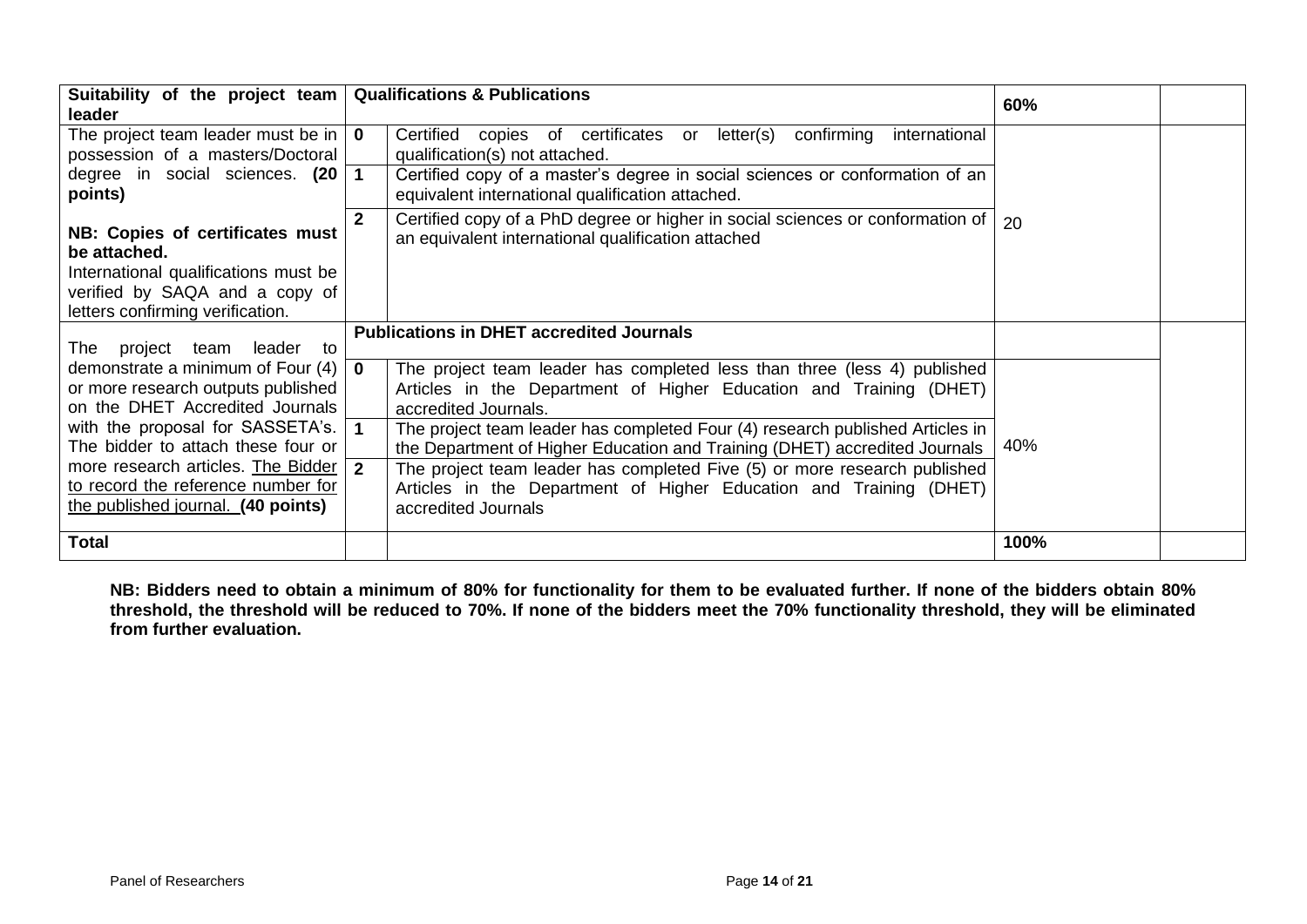**NB:** For appointment on this panel, there will be no pricing required at this stage. Pricing will be sought on an ad-hoc basis as and when work is available. Bidders will be required to provide an all-inclusive cost of each assignment as per the pricing structure.

# **3.3 ADJUDICATION OF BID**

The Bid Adjudication Committee will consider the recommendations of the Bid Evaluation Committee (BEC) and make a recommendation to the Award Authority to make the final award. The successful bidder will usually be the service provider submitted the lowest bid price based on firm, verifiable and justifiable grounds, or no award at all.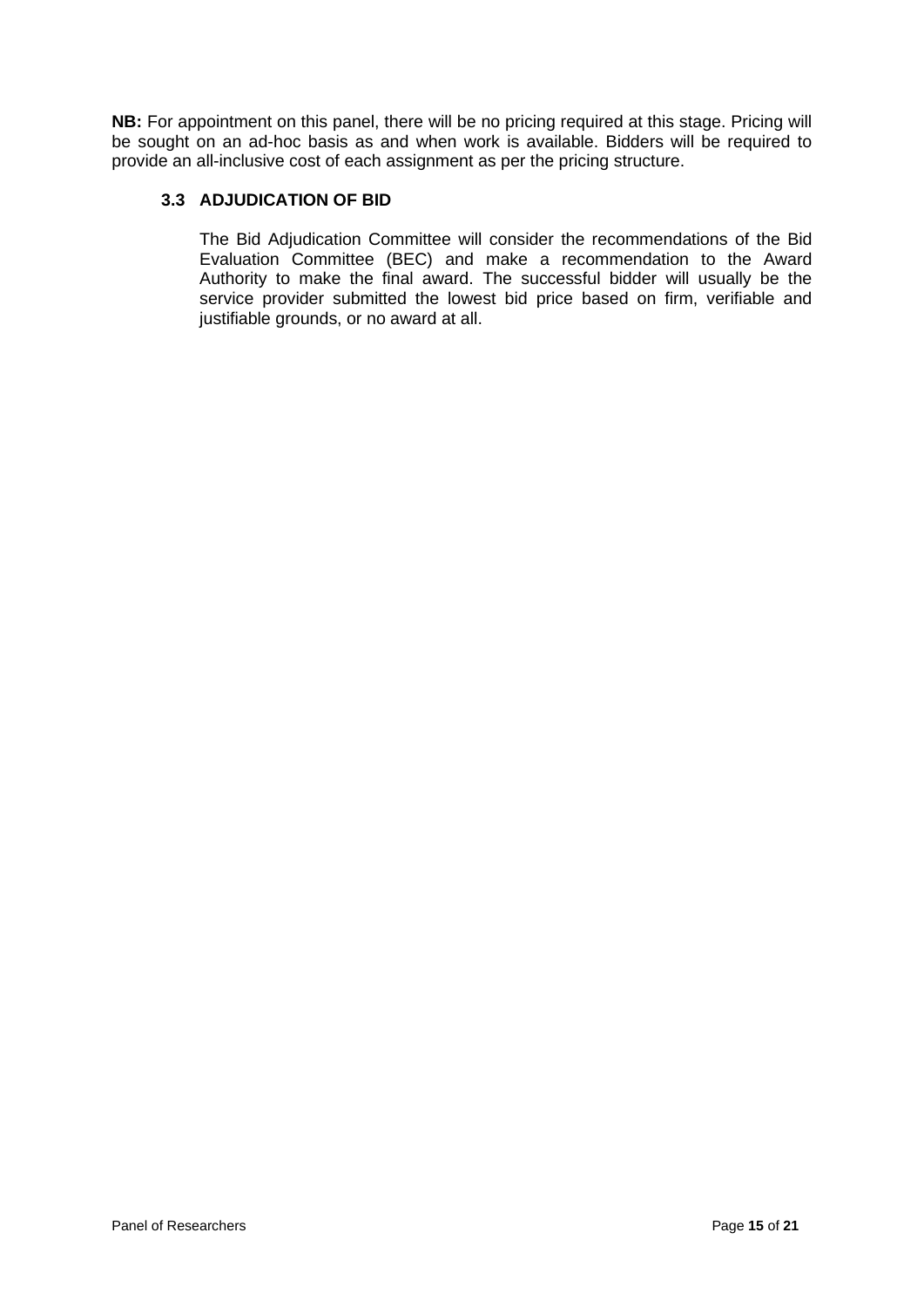**SBD1** 

#### **PART A - INVITATION TO BID**

| YOU ARE HEREBY INVITED TO BID FOR REQUIREMENTS OF THE (NAME OF DEPARTMENT/ PUBLIC ENTITY)                                                                                                                                                                                                                 |                                         |                      |                  |                                                |            |                                                |  |
|-----------------------------------------------------------------------------------------------------------------------------------------------------------------------------------------------------------------------------------------------------------------------------------------------------------|-----------------------------------------|----------------------|------------------|------------------------------------------------|------------|------------------------------------------------|--|
| BID NUMBER:   RFP/SASSETA/21221008                                                                                                                                                                                                                                                                        |                                         | <b>CLOSING DATE:</b> |                  | 04 May 2022                                    |            | <b>CLOSING TIME:</b><br>11h00                  |  |
| DESCRIPTION   Appointment of a panel of Researchers for a period of three (3) years                                                                                                                                                                                                                       |                                         |                      |                  |                                                |            |                                                |  |
| <b>PROPOSALS TO BE EMAILED:</b>                                                                                                                                                                                                                                                                           |                                         |                      |                  |                                                |            |                                                |  |
| Proposals to be submitted electronically via email to research@sasseta.org.za OR be couriered, posted or hand delivered<br>to SASSETA Offices, Building 2 Waterfall Corporate Campus, 74 Waterfall Drive, Waterfall City, Midrand, 2090 for the<br>attention of Mr Thapelo Motlhaga                       |                                         |                      |                  |                                                |            |                                                |  |
| <b>BIDDING PROCEDURE ENQUIRIES MAY BE DIRECTED</b><br><b>TO</b>                                                                                                                                                                                                                                           |                                         |                      |                  |                                                |            | <b>TECHNICAL ENQUIRIES MAY BE DIRECTED TO:</b> |  |
| <b>CONTACT PERSON</b>                                                                                                                                                                                                                                                                                     | <b>Mr Thapelo Motlhaga</b>              |                      |                  | <b>CONTACT PERSON</b>                          |            | <b>Mr Thapelo Motlhaga</b>                     |  |
| <b>E-MAIL ADDRESS</b>                                                                                                                                                                                                                                                                                     | Scm02@sasseta.org.za                    |                      |                  | <b>E-MAIL ADDRESS</b>                          |            | Scm02@sasseta.org.za                           |  |
| <b>SUPPLIER INFORMATION</b>                                                                                                                                                                                                                                                                               |                                         |                      |                  |                                                |            |                                                |  |
| <b>NAME OF BIDDER</b>                                                                                                                                                                                                                                                                                     |                                         |                      |                  |                                                |            |                                                |  |
| POSTAL ADDRESS                                                                                                                                                                                                                                                                                            |                                         |                      |                  |                                                |            |                                                |  |
| <b>STREET ADDRESS</b>                                                                                                                                                                                                                                                                                     |                                         |                      |                  |                                                |            |                                                |  |
| <b>TELEPHONE NUMBER</b>                                                                                                                                                                                                                                                                                   | <b>CODE</b>                             |                      |                  | <b>NUMBER</b>                                  |            |                                                |  |
| <b>CELLPHONE NUMBER</b>                                                                                                                                                                                                                                                                                   |                                         |                      |                  |                                                |            |                                                |  |
| <b>FACSIMILE NUMBER</b>                                                                                                                                                                                                                                                                                   | <b>CODE</b>                             |                      |                  | <b>NUMBER</b>                                  |            |                                                |  |
| <b>E-MAIL ADDRESS</b>                                                                                                                                                                                                                                                                                     |                                         |                      |                  |                                                |            |                                                |  |
| <b>VAT</b><br><b>REGISTRATION</b><br><b>NUMBER</b>                                                                                                                                                                                                                                                        |                                         |                      |                  |                                                |            |                                                |  |
| <b>SUPPLIER</b>                                                                                                                                                                                                                                                                                           | <b>TAX</b>                              |                      |                  | <b>CENTRAL</b>                                 |            |                                                |  |
| <b>COMPLIANCE STATUS</b>                                                                                                                                                                                                                                                                                  | <b>COMPLIANCE</b><br><b>SYSTEM PIN:</b> |                      | <b>OR</b>        | <b>SUPPLIER</b><br><b>DATABASE No:</b>         |            | <b>MAAA</b>                                    |  |
| <b>B-BBEE STATUS LEVEL</b>                                                                                                                                                                                                                                                                                | <b>TICK APPLICABLE BOXI</b>             |                      | <b>B-BBEE</b>    | <b>STATUS</b>                                  |            | <b>[TICK APPLICABLE BOX]</b>                   |  |
| <b>VERIFICATION</b>                                                                                                                                                                                                                                                                                       |                                         |                      | LEVEL            | <b>SWORN</b>                                   |            |                                                |  |
| <b>CERTIFICATE</b>                                                                                                                                                                                                                                                                                        | $\Box$ Yes                              | $\Box$ No            | <b>AFFIDAVIT</b> |                                                | $\Box$ Yes | $\Box$ No                                      |  |
|                                                                                                                                                                                                                                                                                                           |                                         |                      |                  |                                                |            |                                                |  |
| [A B-BBEE STATUS LEVEL VERIFICATION CERTIFICATE/ SWORN AFFIDAVIT (FOR EMES & QSEs) MUST BE<br><b>SUBMITTED IN ORDER TO QUALIFY FOR PREFERENCE POINTS FOR B-BBEE]</b>                                                                                                                                      |                                         |                      |                  |                                                |            |                                                |  |
| <b>ARE</b><br>YOU<br><b>THE</b>                                                                                                                                                                                                                                                                           |                                         |                      |                  |                                                |            |                                                |  |
| <b>ACCREDITED</b>                                                                                                                                                                                                                                                                                         |                                         |                      |                  | ARE YOU A FOREIGN<br><b>BASED SUPPLIER FOR</b> |            |                                                |  |
| <b>REPRESENTATIVE</b><br>IN                                                                                                                                                                                                                                                                               |                                         |                      | <b>THE</b>       | <b>GOODS</b>                                   |            |                                                |  |
| SOUTH AFRICA FOR   □ Yes<br><b>THE</b><br><b>GOODS</b>                                                                                                                                                                                                                                                    |                                         | $\square$ No         | <b>/SERVICES</b> | <b>/WORKS</b>                                  | $\Box$ Yes | $\square$ No                                   |  |
| /WORKS<br>/SERVICES                                                                                                                                                                                                                                                                                       | <b>IF YES ENCLOSE PROOFI</b>            |                      | <b>OFFERED?</b>  |                                                |            | [IF YES, ANSWER PART B:3]                      |  |
| OFFERED?<br><b>QUESTIONNAIRE TO BIDDING FOREIGN SUPPLIERS</b>                                                                                                                                                                                                                                             |                                         |                      |                  |                                                |            |                                                |  |
|                                                                                                                                                                                                                                                                                                           |                                         |                      |                  |                                                |            |                                                |  |
| IS THE ENTITY A RESIDENT OF THE REPUBLIC OF SOUTH AFRICA (RSA)?                                                                                                                                                                                                                                           |                                         |                      |                  |                                                |            | YES $\Box$ NO<br>$\mathbf{1}$                  |  |
| YES $\Box$ NO<br>DOES THE ENTITY HAVE A BRANCH IN THE RSA?<br>$\mathbf{1}$                                                                                                                                                                                                                                |                                         |                      |                  |                                                |            |                                                |  |
| DOES THE ENTITY HAVE A PERMANENT ESTABLISHMENT IN THE RSA?                                                                                                                                                                                                                                                |                                         |                      |                  |                                                |            | YES $\Box$ NO                                  |  |
| DOES THE ENTITY HAVE ANY SOURCE OF INCOME IN THE RSA?                                                                                                                                                                                                                                                     |                                         |                      |                  |                                                |            | YES $\Box$ NO                                  |  |
| YES □ NO<br>IS THE ENTITY LIABLE IN THE RSA FOR ANY FORM OF TAXATION?<br>IF THE ANSWER IS "NO" TO ALL OF THE ABOVE, THEN IT IS NOT A REQUIREMENT TO REGISTER FOR A TAX<br>COMPLIANCE STATUS SYSTEM PIN CODE FROM THE SOUTH AFRICAN REVENUE SERVICE (SARS) AND IF NOT<br><b>REGISTER AS PER 2.3 BELOW.</b> |                                         |                      |                  |                                                |            |                                                |  |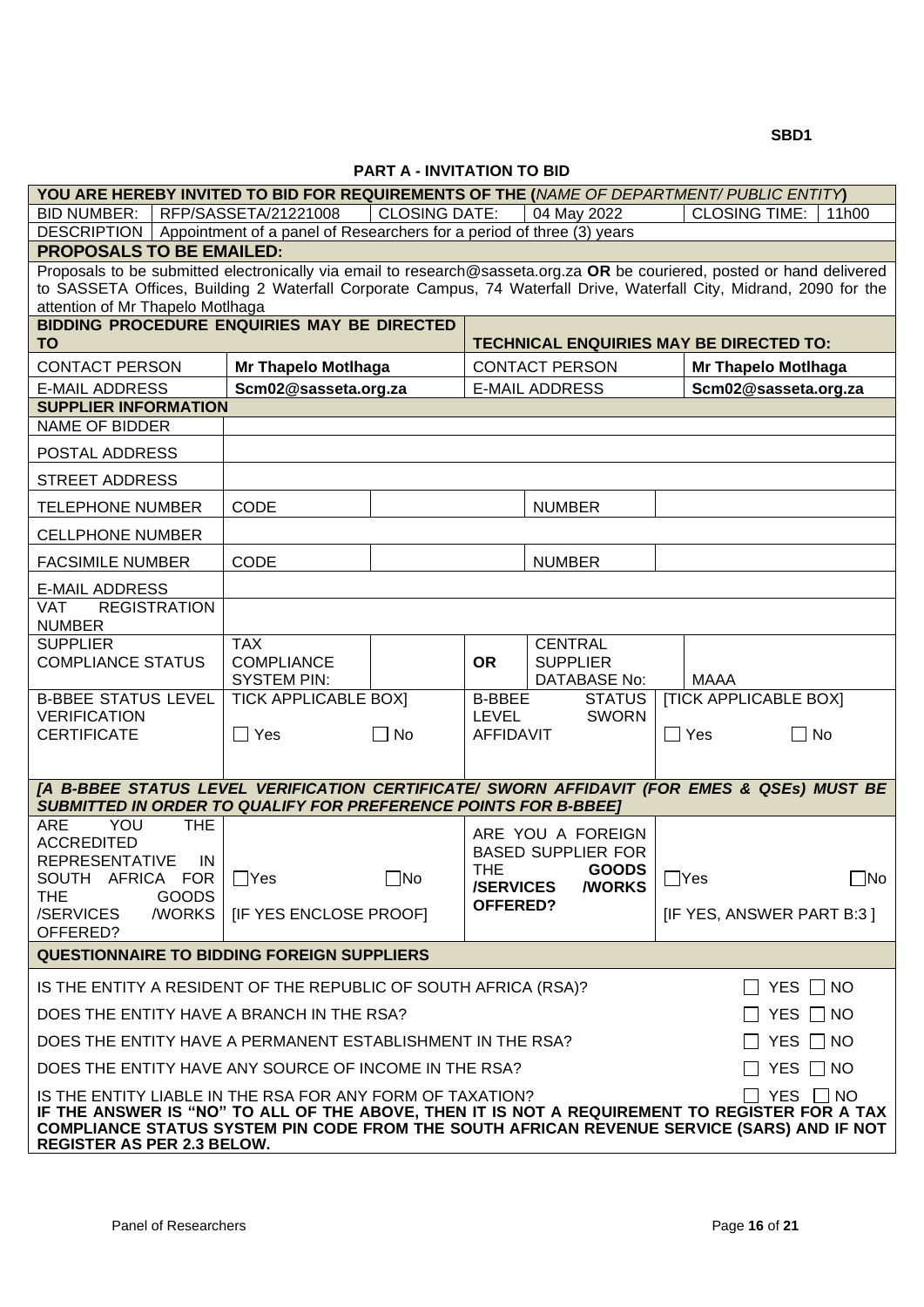#### **PART B**

#### **TERMS AND CONDITIONS FOR BIDDING**

| 1. | <b>BID SUBMISSION:</b>                                                                                                                                                                                                                                  |
|----|---------------------------------------------------------------------------------------------------------------------------------------------------------------------------------------------------------------------------------------------------------|
|    | 1.1. BIDS MUST BE DELIVERED BY THE STIPULATED TIME TO THE CORRECT ADDRESS.<br>LATE BIDS WILL NOT BE ACCEPTED FOR CONSIDERATION.                                                                                                                         |
|    | 1.2. ALL BIDS MUST BE SUBMITTED ON THE OFFICIAL FORMS PROVIDED-(NOT TO BE RE-<br>TYPED) OR IN THE MANNER PRESCRIBED IN THE BID DOCUMENT.                                                                                                                |
|    | 1.3. THIS BID IS SUBJECT TO THE PREFERENTIAL PROCUREMENT POLICY FRAMEWORK<br>ACT, 2000 AND THE PREFERENTIAL PROCUREMENT REGULATIONS, 2017, THE<br>GENERAL CONDITIONS OF CONTRACT (GCC) AND, IF APPLICABLE, ANY OTHER<br>SPECIAL CONDITIONS OF CONTRACT. |
|    | 1.4. THE SUCCESSFUL BIDDER WILL BE REQUIRED TO FILL IN AND SIGN A WRITTEN<br><b>CONTRACT FORM (SBD7).</b>                                                                                                                                               |
| 2. | <b>TAX COMPLIANCE REQUIREMENTS</b>                                                                                                                                                                                                                      |
|    | 2.1 BIDDERS MUST ENSURE COMPLIANCE WITH THEIR TAX OBLIGATIONS.                                                                                                                                                                                          |
|    | 2.2 BIDDERS ARE REQUIRED TO SUBMIT THEIR UNIQUE PERSONAL IDENTIFICATION<br>NUMBER (PIN) ISSUED BY SARS TO ENABLE THE ORGAN OF STATE TO VERIFY THE<br>TAXPAYER'S PROFILE AND TAX STATUS.                                                                 |
|    | 2.3 APPLICATION FOR TAX COMPLIANCE STATUS (TCS) PIN MAY BE MADE VIA E-FILING<br>THROUGH THE SARS WEBSITE WWW.SARS.GOV.ZA.                                                                                                                               |
|    | 2.4 BIDDERS MAY ALSO SUBMIT A PRINTED TCS CERTIFICATE TOGETHER WITH THE BID.                                                                                                                                                                            |
|    | 2.5 IN BIDS WHERE CONSORTIA / JOINT VENTURES / SUB-CONTRACTORS ARE INVOLVED,<br>EACH PARTY MUST SUBMIT A SEPARATE TCS CERTIFICATE / PIN / CSD NUMBER.                                                                                                   |
|    | 2.6 WHERE NO TCS IS AVAILABLE BUT THE BIDDER IS REGISTERED ON THE CENTRAL<br>SUPPLIER DATABASE (CSD), A CSD NUMBER MUST BE PROVIDED.                                                                                                                    |
|    | 2.7 NO BIDS WILL BE CONSIDERED FROM PERSONS IN THE SERVICE OF THE STATE,                                                                                                                                                                                |
|    | COMPANIES WITH DIRECTORS WHO ARE PERSONS IN THE SERVICE OF THE STATE, OR<br>CLOSE CORPORATIONS WITH MEMBERS PERSONS IN THE SERVICE OF THE STATE."                                                                                                       |

#### **NB: FAILURE TO PROVIDE / OR COMPLY WITH ANY OF THE ABOVE PARTICULARS MAY RENDER THE BID INVALID**.

| <b>NAME OF SIGNATORY</b>    |  |
|-----------------------------|--|
| <b>SIGNATURE OF BIDDER:</b> |  |

**N/B**.: If a Company has one director as listed on CSD, the one Director to sign these documents on behalf of the Company. Any other member of the Company will require a Company Resolution to be attached to this submission signed by the duly Authorised Director.

**N/B.:** If the Company has more than one Director as listed on CSD, a signed Company Resolution to be attached to confirm that the one Director can sign on behalf of the Company. Any other member of the Company will require a Company Resolution to be attached to this submission signed by the duly Authorised Directors.

| <b>CAPACITY UNDER WHICH THIS BID IS SIGNED:</b>                |  |
|----------------------------------------------------------------|--|
| (Proof of authority must be submitted e.g. company resolution) |  |

**DATE:** …………………………………………...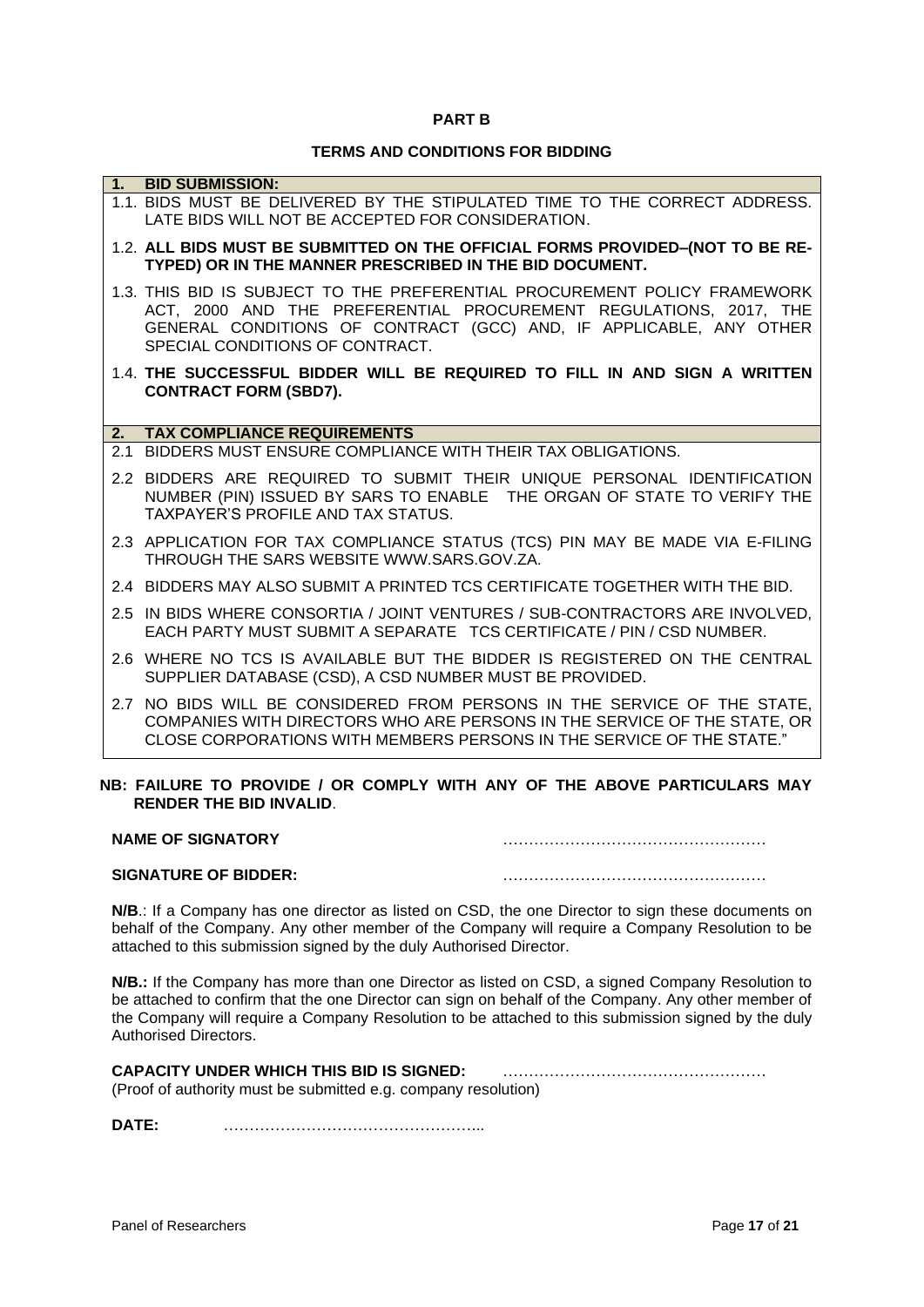### **PRICING SCHEDULE (Professional Services)**

NAME OF BIDDER: …………………………………… BID NO.: **RFP/SASSETA/21221008**

CLOSING TIME: **11h00** CLOSING DATE: **04 May 2022**

# OFFER TO BE VALID FOR **90** DAYS FROM THE CLOSING DATE OF BID.

| ITEM      | <b>DESCRIPTION</b> | <b>BID PRICE IN RSA CURRENCY</b>  |
|-----------|--------------------|-----------------------------------|
| <b>NO</b> |                    | **(ALL APPLICABLE TAXES INCLUDED) |

# **THERE WILL BE NO PRICING REQUIREMENTS AT THIS STAGE. PRICES/QUOTATIONS TO BE SOUGHT AS AND WHEN RESEARCH SERVICES ARE REQUIRED.**

Bidders are to complete the name and surname of the proposed team leader/project manager on this assignment and ensure that comprehensive CVs of this member is attached to the proposal as follows:

| NO.I | <b>ROLE IN THE TEAM</b>   | <b>NAME AND SURNAME</b>           | IS      | <b>THE</b>      | <b>CV</b> | ∣ IS               | THE I |
|------|---------------------------|-----------------------------------|---------|-----------------|-----------|--------------------|-------|
|      |                           | (Bidders to indicate one (1) name |         | <b>ATTACHED</b> |           | <b>CERTIFICATE</b> |       |
|      |                           | per role below.                   | (circle |                 | the       | <b>ATTACHED</b>    |       |
|      |                           |                                   |         | response below) |           | (circle            | the   |
|      |                           |                                   |         |                 |           | response below)    |       |
|      | 1 X Project manager/ Team |                                   | Yes/No  |                 |           | Yes/No             |       |
|      | manager                   |                                   |         |                 |           |                    |       |
|      |                           |                                   |         |                 |           |                    |       |
|      |                           |                                   |         |                 |           |                    |       |
|      |                           |                                   |         |                 |           |                    |       |

| <b>Signature</b> | Date |
|------------------|------|
|                  |      |

**……………………………………. ……………………….................. Position** Name of bidder

**(To be signed by a duly Authorised Delegate. A signed Company Resolution to be submitted).**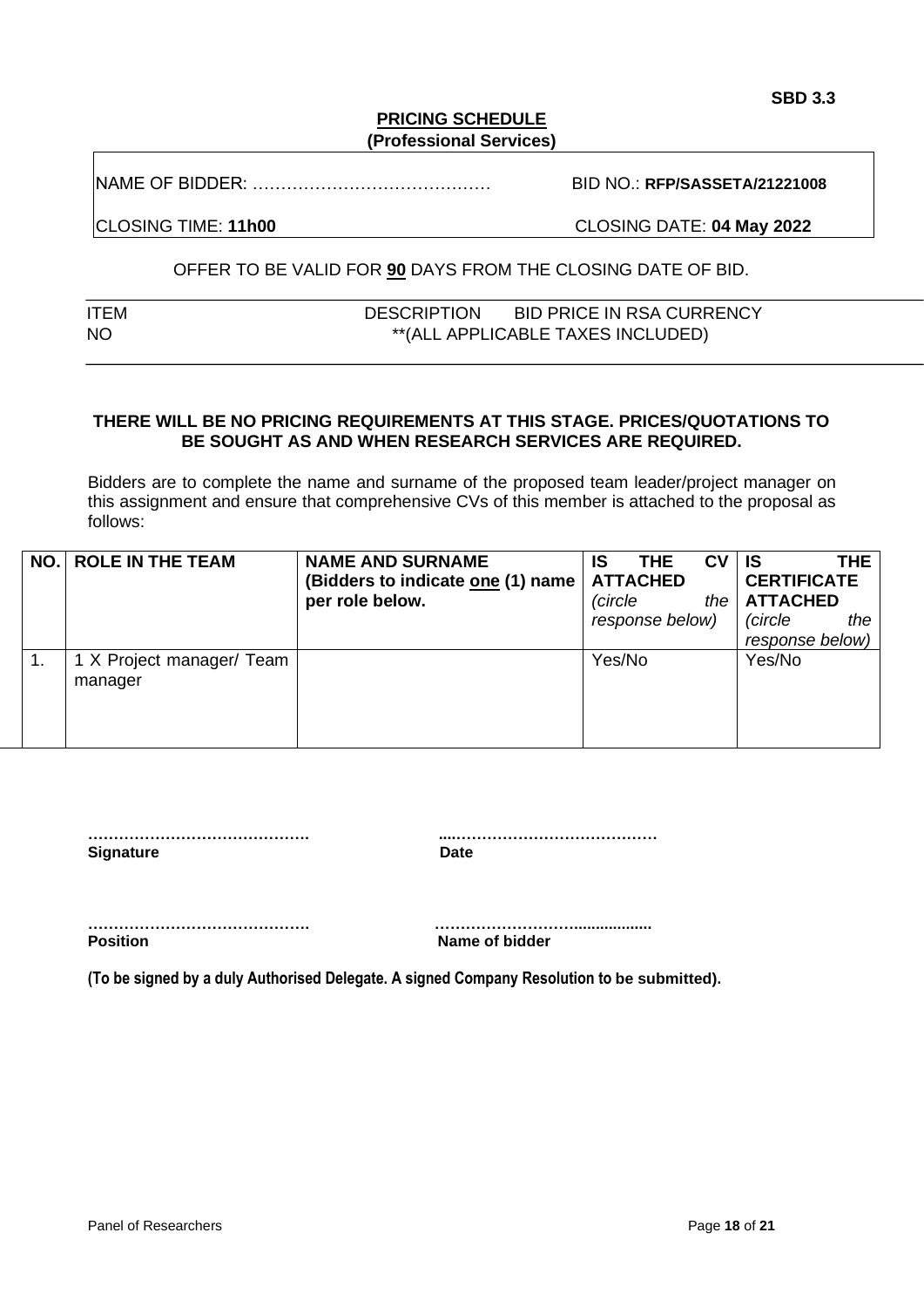#### **BIDDER'S DISCLOSURE**

#### **1. PURPOSE OF THE FORM**

Any person (natural or juristic) may make an offer or offers in terms of this invitation to bid. In line with the principles of transparency, accountability, impartiality, and ethics as enshrined in the Constitution of the Republic of South Africa and further expressed in various pieces of legislation, it is required for the bidder to make this declaration in respect of the details required hereunder.

Where a person/s are listed in the Register for Tender Defaulters and / or the List of Restricted Suppliers, that person will automatically be disqualified from the bid process.

#### **2. Bidder's declaration**

- 2.1 Is the bidder, or any of its directors / trustees / shareholders / members / partners or any person having a controlling interest1 in the enterprise, employed by the state? **YES/NO**
- 2.1.1 If so, furnish particulars of the names, individual identity numbers, and, if applicable, state employee numbers of sole proprietor/ directors / trustees / shareholders / members/ partners or any person having a controlling interest in the enterprise, in table below.

| <b>Full Name</b> | <b>Identity Number</b> | <b>Name of State institution</b> |
|------------------|------------------------|----------------------------------|
|                  |                        |                                  |
|                  |                        |                                  |
|                  |                        |                                  |
|                  |                        |                                  |
|                  |                        |                                  |
|                  |                        |                                  |
|                  |                        |                                  |
|                  |                        |                                  |
|                  |                        |                                  |

- 2.2 Do you, or any person connected with the bidder, have a relationship with any person who is employed by the procuring institution? **YES/NO**
- 2.2.1 If so, furnish particulars: ……………………………………………………………………………………

……………………………………………………………………………………

- 2.3 Does the bidder or any of its directors / trustees / shareholders / members / partners or any person having a controlling interest in the enterprise have any interest in any other related enterprise whether or not they are bidding for this contract? **YES/NO**
- 2.3.1 If so, furnish particulars: ……………………………………………………………………………. …………………………………………………………………………….

<sup>1</sup> the power, by one person or a group of persons holding the majority of the equity of an enterprise, alternatively, the person/s having the deciding vote or power to influence or to direct the course and decisions of the enterprise.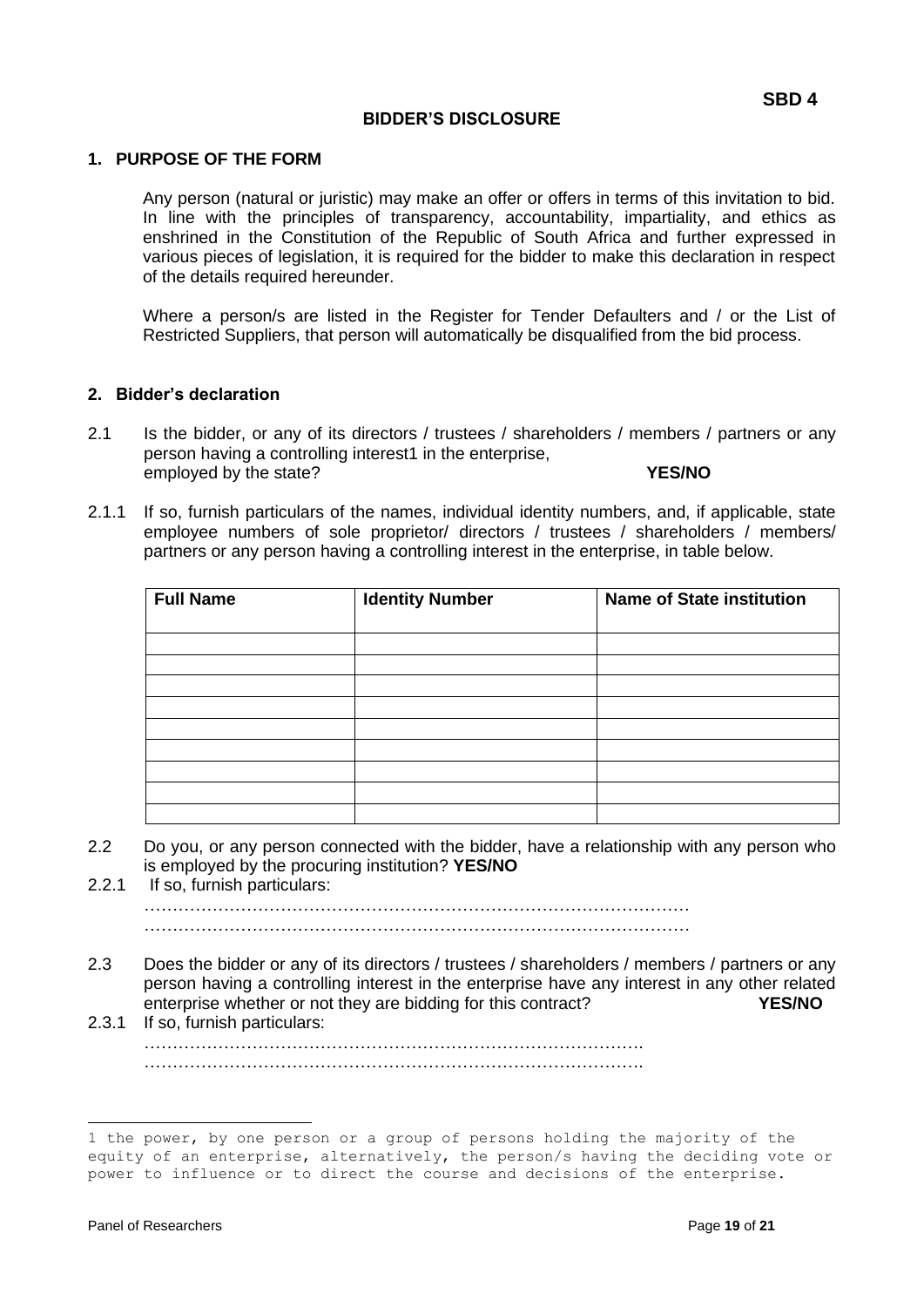### **3 DECLARATION**

I, the undersigned, (name)……………………………………………………………………. in submitting the accompanying bid, do hereby make the following statements that I certify to be true and complete in every respect:

- 3.1 I have read and I understand the contents of this disclosure;
- 3.2 I understand that the accompanying bid will be disqualified if this disclosure is found not to be true and complete in every respect;
- 3.3 The bidder has arrived at the accompanying bid independently from, and without consultation, communication, agreement or arrangement with any competitor. However, communication between partners in a joint venture or consortium2 will not be construed as collusive bidding.
- 3.4 In addition, there have been no consultations, communications, agreements or arrangements with any competitor regarding the quality, quantity, specifications, prices, including methods, factors or formulas used to calculate prices, market allocation, the intention or decision to submit or not to submit the bid, bidding with the intention not to win the bid and conditions or delivery particulars of the products or services to which this bid invitation relates.
- 3.4 The terms of the accompanying bid have not been, and will not be, disclosed by the bidder, directly or indirectly, to any competitor, prior to the date and time of the official bid opening or of the awarding of the contract.
- 3.5 There have been no consultations, communications, agreements or arrangements made by the bidder with any official of the procuring institution in relation to this procurement process prior to and during the bidding process except to provide clarification on the bid submitted where so required by the institution; and the bidder was not involved in the drafting of the specifications or terms of reference for this bid.
- 3.6 I am aware that, in addition and without prejudice to any other remedy provided to combat any restrictive practices related to bids and contracts, bids that are suspicious will be reported to the Competition Commission for investigation and possible imposition of administrative penalties in terms of section 59 of the Competition Act No 89 of 1998 and or may be reported to the National Prosecuting Authority (NPA) for criminal investigation and or may be restricted from conducting business with the public sector for a period not exceeding ten (10) years in terms of the Prevention and Combating of Corrupt Activities Act No 12 of 2004 or any other applicable legislation.

I CERTIFY THAT THE INFORMATION FURNISHED IN PARAGRAPHS 1, 2 and 3 ABOVE IS CORRECT.

I ACCEPT THAT THE STATE MAY REJECT THE BID OR ACT AGAINST ME IN TERMS OF PARAGRAPH 6 OF PFMA SCM INSTRUCTION 03 OF 2021/22 ON PREVENTING AND COMBATING ABUSE IN THE SUPPLY CHAIN MANAGEMENT SYSTEM SHOULD THIS DECLARATION PROVE TO BE FALSE.

 ……………………………… ……………………………………… Signature Date

| D. |  |  |  |  |  |  |  |  |  |  |  |  |  |  |  |  |  |  |  |  |  |  |  |  |  |
|----|--|--|--|--|--|--|--|--|--|--|--|--|--|--|--|--|--|--|--|--|--|--|--|--|--|

Position **Name of bidder** 

……………………………… ………………..………………………

Panel of Researchers Page **20** of **21** 2 Joint venture or Consortium means an association of persons for the purpose of combining their expertise, property, capital, efforts, skill and knowledge in an activity for the execution of a contract.